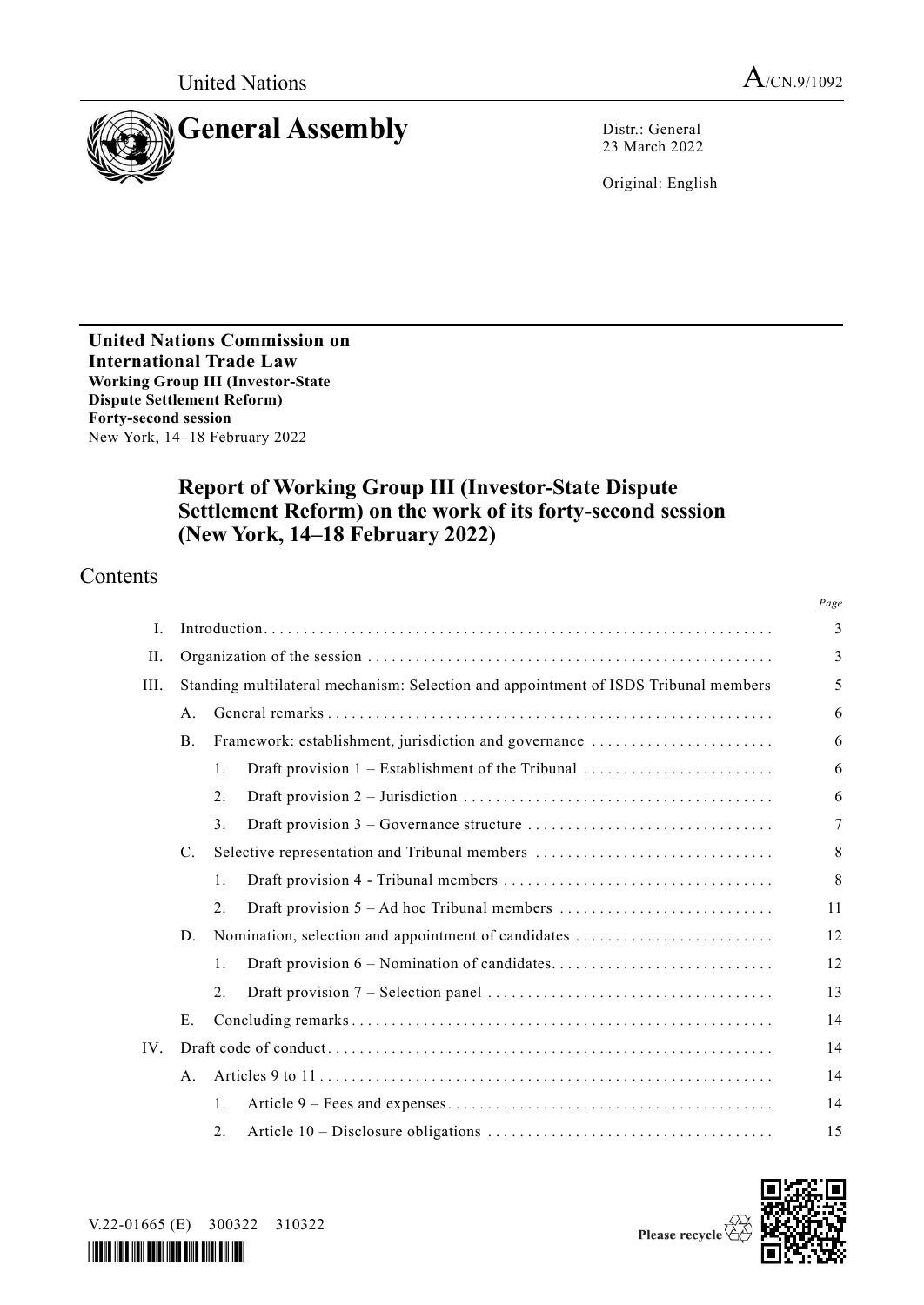|       | 3. Article 11 – Compliance with the Code of Conduct | 20 |
|-------|-----------------------------------------------------|----|
|       |                                                     | 21 |
| V.    |                                                     | 21 |
| Annex |                                                     |    |
|       |                                                     |    |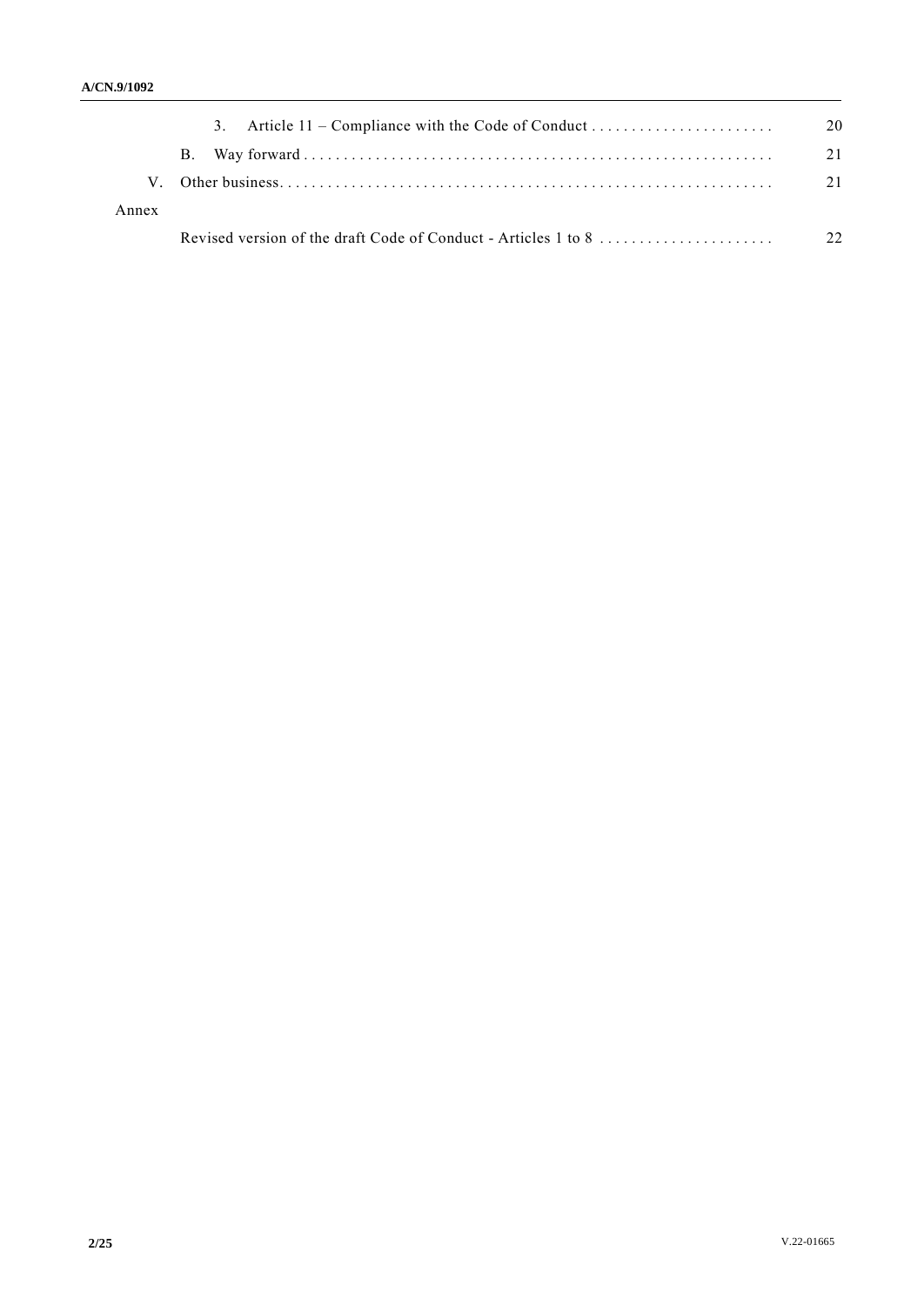# **I. Introduction**

1. At its fiftieth session in 2017, the Commission entrusted Working Group III with a broad mandate to work on the possible reform of investor-State dispute settlement (ISDS). It also agreed that, in line with the UNCITRAL process, the Working Group would, in discharging that mandate, ensure that the deliberations, while benefiting from the widest possible breadth of available expertise from all stakeholders, would be government-led with high-level input from all governments, consensus-based and be fully transparent. The Working Group would proceed to, first, identify and consider concerns regarding ISDS; second, consider whether reform was desirable in light of any identified concerns; and third, if the Working Group were to conclude that reform was desirable, develop any relevant solutions to be recommended to the Commission. The Commission agreed that broad discretion should be left to the Working Group in discharging its mandate, and that any solutions devised would be designed taking into account the ongoing work of relevant international organizations and with a view to allowing each State the choice of whether and to what extent it wished to adopt the relevant solution(s).<sup>1</sup>

2. From its thirty-fourth to thirty-seventh session, the Working Group identified and discussed concerns regarding ISDS and considered that reform was desirable in light of the identified concerns.<sup>2</sup> At its thirty-eighth session, the Working Group agreed on a project schedule to discuss, elaborate and develop multiple potential reform solutions simultaneously in accordance with the third phase of its mandate.

3. From its thirty-eighth to forty-first sessions, the Working Group considered concrete reform elements related to: (i) the establishment of an advisory centre; (ii) a code of conduct for adjudicators; (iii) the regulation of third party funding; (iv) dispute prevention and mitigation and means of alternative dispute resolution; (v) treaty interpretation by States parties; (vi) security for costs; (vii) means to address frivolous claims; (viii) multiple proceedings and counterclaims; (ix) reflective loss and shareholder claims;  $(x)$  appellate and multilateral court mechanisms; and  $(xi)$  the selection and appointment of ISDS tribunal members.<sup>3</sup>

At its fifty-fourth session in 2021, the Commission commended the Working Group for its progress on the development of concrete reform elements.

# **II. Organization of the session**

5. The Working Group, which was composed of all States members of the Commission, held its forty-second session in New York from 14 to 18 February 2022. The session was organized in accordance with the decision by the Commission to extend the arrangements for the sessions of UNCITRAL working groups during the COVID-19 pandemic as contained in documents [A/CN.9/1078](https://undocs.org/A/CN.9/1078) and [A/CN.9/1038](https://undocs.org/A/CN.9/1038) (annex I) until its fifty-fifth session.<sup>4</sup> Arrangements were made to allow delegations to participate remotely as well as in person at the United Nations Headquarters.

6. The session was attended by the following States members of the Working Group: Algeria, Argentina, Australia, Austria, Belarus, Belgium, Brazil, Cameroon, Canada, Chile, China, Colombia, Côte d'Ivoire, Croatia, Czechia, Dominican Republic, Ecuador, Finland, France, Germany, Honduras, Hungary, India, Indonesia,

**\_\_\_\_\_\_\_\_\_\_\_\_\_\_\_\_\_\_**

<sup>1</sup> *Official Records of the General Assembly, Seventy-second Session, Supplement No. 17* [\(A/72/17\)](http://undocs.org/A/72/17), para. 264.

<sup>&</sup>lt;sup>2</sup> The deliberations and decisions of the Working Group at its thirty-fourth to thirty-seventh sessions are set out in documents [A/CN.9/930/Rev.1,](https://undocs.org/A/CN.9/930/Rev.1) [A/CN.9/930/Rev.1/Add.1;](http://undocs.org/A/CN.9/930/Rev.1/Add.1) [A/CN.9/935;](https://undocs.org/A/CN.9/935) [A/CN.9/964;](http://undocs.org/A/CN.9/964) an[d A/CN.9/970,](https://undocs.org/A/CN.9/970) respectively.

<sup>&</sup>lt;sup>3</sup> The deliberations and decisions of the Working Group at its thirty-eighth to forty-first sessions are set out in documents [A/CN.9/1004\\*,](https://undocs.org/en/A/CN.9/1004) [A/CN.9/1004/Add.1,](https://undocs.org/en/A/CN.9/1004/Add.1) [A/CN.9/1044,](https://undocs.org/en/A/CN.9/1044) [A/CN.9/1050](https://undocs.org/en/A/CN.9/1050) an[d A/CN.9/1086.](http://undocs.org/A/CN.9/1086)

<sup>4</sup> *Official Records of the General Assembly, Seventy-sixth Session, Supplement No. 17* [\(A/76/17\)](https://undocs.org/en/A/76/17), para. 248.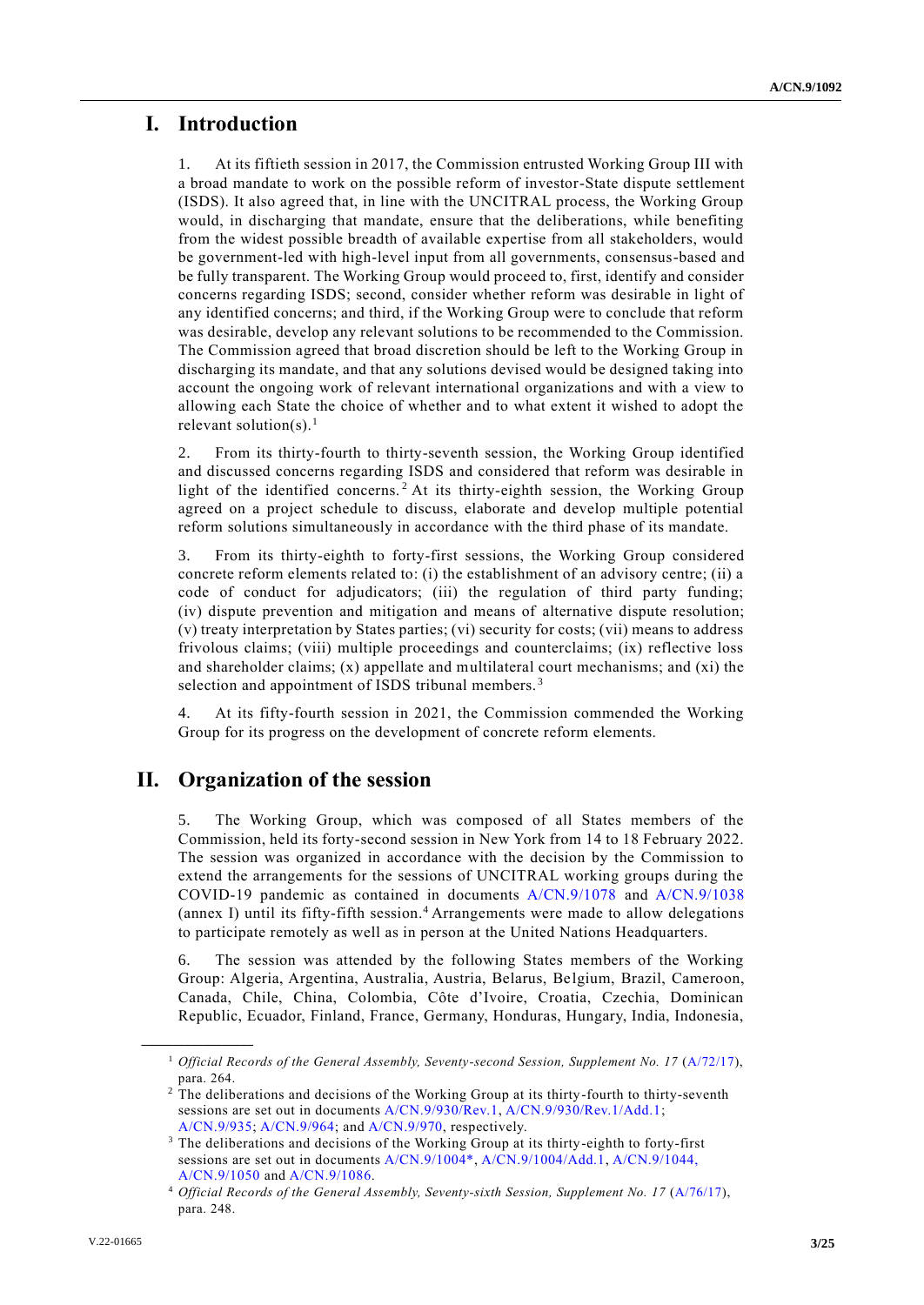Iran (Islamic Republic of), Israel, Italy, Japan, Lebanon, Mali, Mauritius, Mexico, Nigeria, Pakistan, Peru, Philippines, Poland, Republic of Korea, Romania, Russian Federation, Singapore, South Africa, Spain, Sri Lanka, Switzerland, Thailand, Turkey, Uganda, Ukraine, United Kingdom of Great Britain and Northern Ireland, United States of America, Venezuela (Bolivarian Republic of), Viet Nam and Zimbabwe.

7. The session was attended by observers from the following States: Afghanistan, Angola, Armenia, Bahrain, Bosnia and Herzegovina, Bulgaria, Burkina Faso, Cambodia, Costa Rica, Cyprus, El Salvador, Gabon, Jamaica, Jordan, Kuwait, Latvia, Lithuania, Madagascar, Maldives, Mauritania, Mongolia, Morocco, Nepal, Netherlands, Oman, Panama, Paraguay, Portugal, Saudi Arabia, Senegal, Sierra Leone, Slovakia, Sweden, Turkmenistan and Uruguay.

8. The session was also attended by observers from the European Union.

9. The session was also attended by observers from the following international organizations:

(a) *United Nations System*: International Centre for Settlement of Investment Disputes (ICSID), United Nations Environment Programme (UNEP) and the United Nations Industrial Development Organization (UNIDO);

(b) *Intergovernmental organizations*: African Union (AU), Asian-African Legal Consultative Organization (AALCO), Asociacion Latinoamericana de Integracion (ALADI), Gulf Cooperation Council (GCC), Organisation for Economic Co-operation and Development (OECD), Permanent Court of Arbitration (PCA) and South Centre;

(c) *Invited non-governmental organizations*: African Association of International Law (AAIL-AADI), African Center of International Law Practice (ACILP), American Arbitration Association (AAA)/International Centre for Dispute Resolution (ICDR), American Bar Association (ABA), American Society of International Law (ASIL), Arbitral Women (AW), Asian Academy of International Law (AAIL), Asian-African Legal Consultative Organization (AALCO), Asociación Americana de Derecho Internacional Privado (ASADIP), Association pour la Promotion de l'Arbitrage en Afrique (APAA), Barreau de Paris (BP), British Institute of International and Comparative Law (BIICL), Cairo Regional Centre for International Commercial Arbitration (CRCICA), Center for International Dispute Settlement (CIDS), Center for International Investment and Commercial Arbitration (CIICA), Centre for International Legal Studies (CILS), Centre for the Study of the Legitimate Roles of the Judiciary in the Global Order (PLURICOURTS), Centre of Excellence for International Courts (iCourts), Chartered Institute of Arbitrators (CIArb), China Council for the Promotion of International Trade (CCPIT), Columbia Centre on Sustainable Investment (CCSI), Corporate Counsels' International Arbitration Group (CCIAG), Die Deutsche Gesellschaft für internationale Zusammenarbeit, European Federation for Investment Law and Arbitration (EFILA), European Law Institute (ELI), European Society of International Law (ESIL), European Trade Union Confederation (ETUC), Forum for International Conciliation and Arbitration (FICA), Georgian International Arbitration Centre (GIAC), Hong Kong International Arbitration Centre (HKIAC), Institut de Droit International (IDI), Institute for Transnational Arbitration (ITA), Institutio Ecuatoriano de Arbitraje (IEA), Inter-American Bar Association (IABA), Inter-Pacific Bar Association (IPBA), International and Comparative Law Research Center (ICLRC), International Council for Commercial Arbitration (ICCA), International Institute for Sustainable Development (IISD), International Institute for Environment and Development (IIED), International Law Association (ILA), International Law Institute (ILI), Japan Association of Arbitrators (JAA), Korean Commercial Arbitration Board (KCAB), Kozolchyk National Law Center (NATLAW), New York City Bar Association (NYCBA), New York International Arbitration Center (NYIAC), New York State Bar Association (NYSBA), Singapore International Mediation Centre (SIMC), Stichting Onderzoek Multinationale Ondernemingen (SOMO), Swiss Arbitration Association (ASA), Teheran Chamber of Commerce, Industries, Mines and Agriculture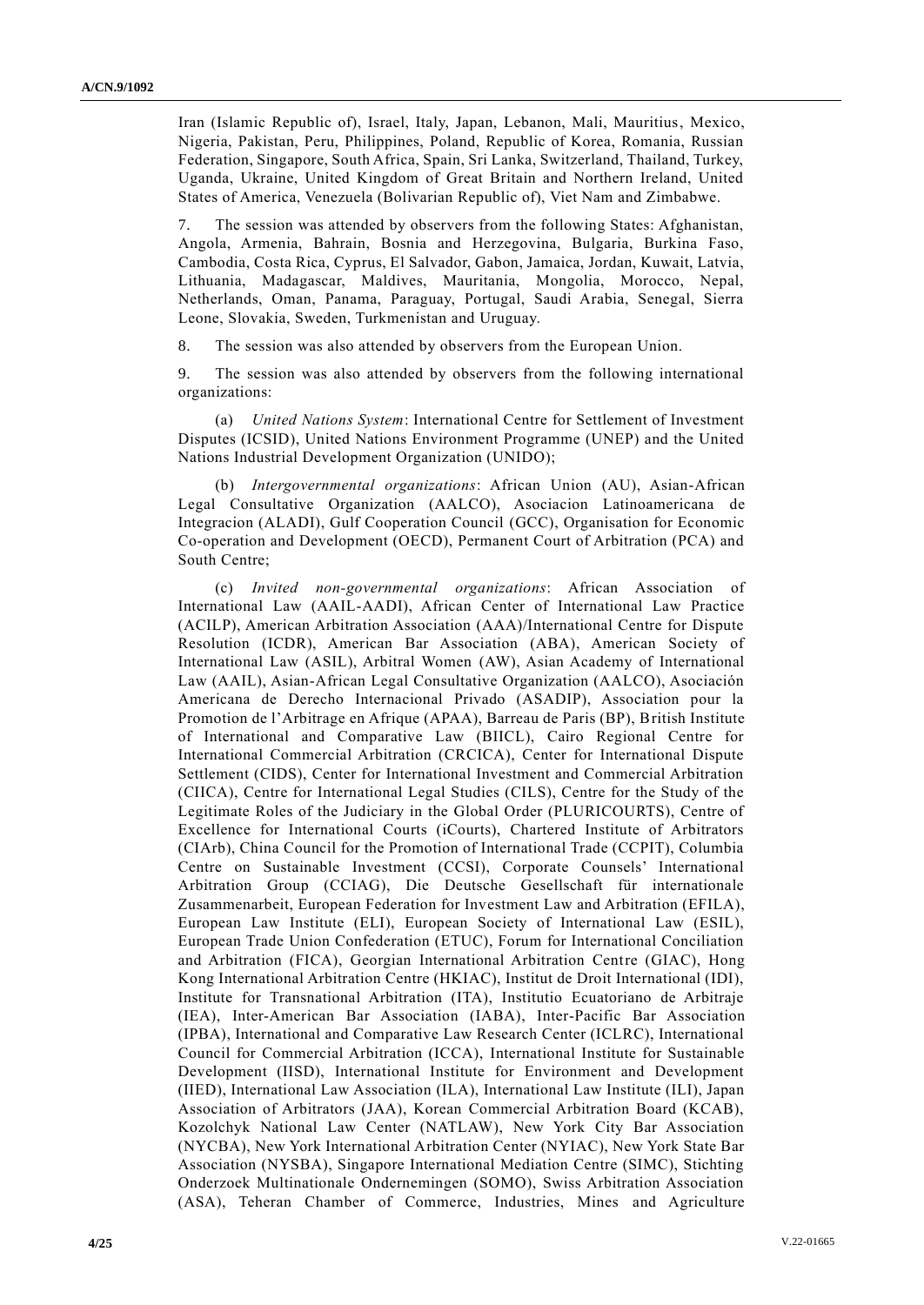(TCCIMA), Third World Network (TWN), Union Internationale des Huissiers de Justice et Officiers Judiciaires (UIHJ), United States Council for International Business (USCIB), Vienna International Arbitration Centre (VIAC), World Economic Forum (WEF).

10. According to the decision made by the State members of the Commission (see para. 2 above), the following persons continued their offices:

*Chairperson*: Mr. Shane Spelliscy (Canada)

*Rapporteur*: Ms. Natalie Yu-Lin Morris-Sharma (Singapore)

11. The Working Group had before it the following documents: (a) annotated provisional agenda [\(A/CN.9/WG.III/WP.211\)](http://undocs.org/A/CN.9/WG.III/WP.211); (b) notes by the Secretariat prepared jointly with the ICSID Secretariat on the draft code of conduct for adjudicators in international investment disputes [\(A/CN.9/WG.III/WP.209\)](http://undocs.org/A/CN.9/WG.III/WP.209), and on means of implementation of the code of conduct for adjudicators in international investment disputes [\(A/CN.9/WG.III/WP.208\)](http://undocs.org/A/CN.9/WG.III/WP.208); (c) note by the Secretariat on the Advisory Centre [\(A/CN.9/WG.III/WP.212](http://undocs.org/A/CN.9/WG.III/WP.212) and [A/CN.9/WG.III/WP.212/Add.1\)](http://undocs.org/A/CN.9/WG.III/WP.212/Add.1); (d) note by the Secretariat on standing multilateral mechanism: selection and appointment of ISDS tribunal members and related matters [\(A/CN.9/WG.III/WP.213\)](http://undocs.org/A/CN.9/WG.III/WP.213); and (e) summary of the intersessional meeting on investor-State dispute settlement (ISDS) reform submitted by the Government of the Republic of Korea [\(A/CN.9/WG.III/WP.214\)](https://uncitral.un.org/sites/uncitral.un.org/files/media-documents/uncitral/en/wp_214_intersessional_korea_as_sub_.pdf).

- 12. The Working Group adopted the following agenda:
	- 1. Opening of the session.
	- 2. Adoption of the agenda.
	- 3. Possible reform of investor-State dispute settlement (ISDS).
	- 4. Other business.

13. It was noted that the provisional agenda [\(A/CN.9/WG.III/WP.211\)](https://undocs.org/en/A/CN.9/WG.III/WP.211) as adopted by the Working Group included reference to the following topics: draft code of conduct for adjudicators in international investment disputes and means of implementation, the selection and appointment of ISDS tribunal members and related matters, and the multilateral advisory centre. Regarding the topics to be considered with priority at the session, the Chair had circulated a letter suggesting to first consider the selection and appointment of ISDS tribunal members and related matters and then the draft code of conduct. While an alternative proposal for the purpose of time efficiency was made to consider first the draft code of conduct and then the multilateral advisory centre, that proposal did not receive support. As part of this alternative proposal, it was reiterated that the workplan should be flexible and notional, so that the details could be adapted as progress of the Working Group would be made.

14. After discussion, the Working Group decided to proceed its deliberation in the manner as suggested by the Chair which would ensure that equal time is allocated to both topics.

# **III. Standing multilateral mechanism: Selection and appointment of ISDS Tribunal members**

15. At its resumed thirty-eighth session in January 2020 and at its fortieth session in February 2021, the Working Group had undertaken a preliminary consideration of the selection and appointment of ISDS tribunal members focusing exclusively in the context of a standing multilateral mechanism (referred to below also as the "Multilateral Investment Tribunal" or the "Tribunal") [\(A/CN.9/1004/Add.1,](http://undocs.org/A/CN.9/1004/Add.1) paras. 95–133; [A/CN.9/1050,](http://undocs.org/A/CN.9/1050) paras. 17–56).

16. At the current session, the Working Group continued its consideration of the topic on the basis of document [A/CN.9/WG.III/WP.213.](http://undocs.org/A/CN.9/WG.III/WP.213) It was stressed that views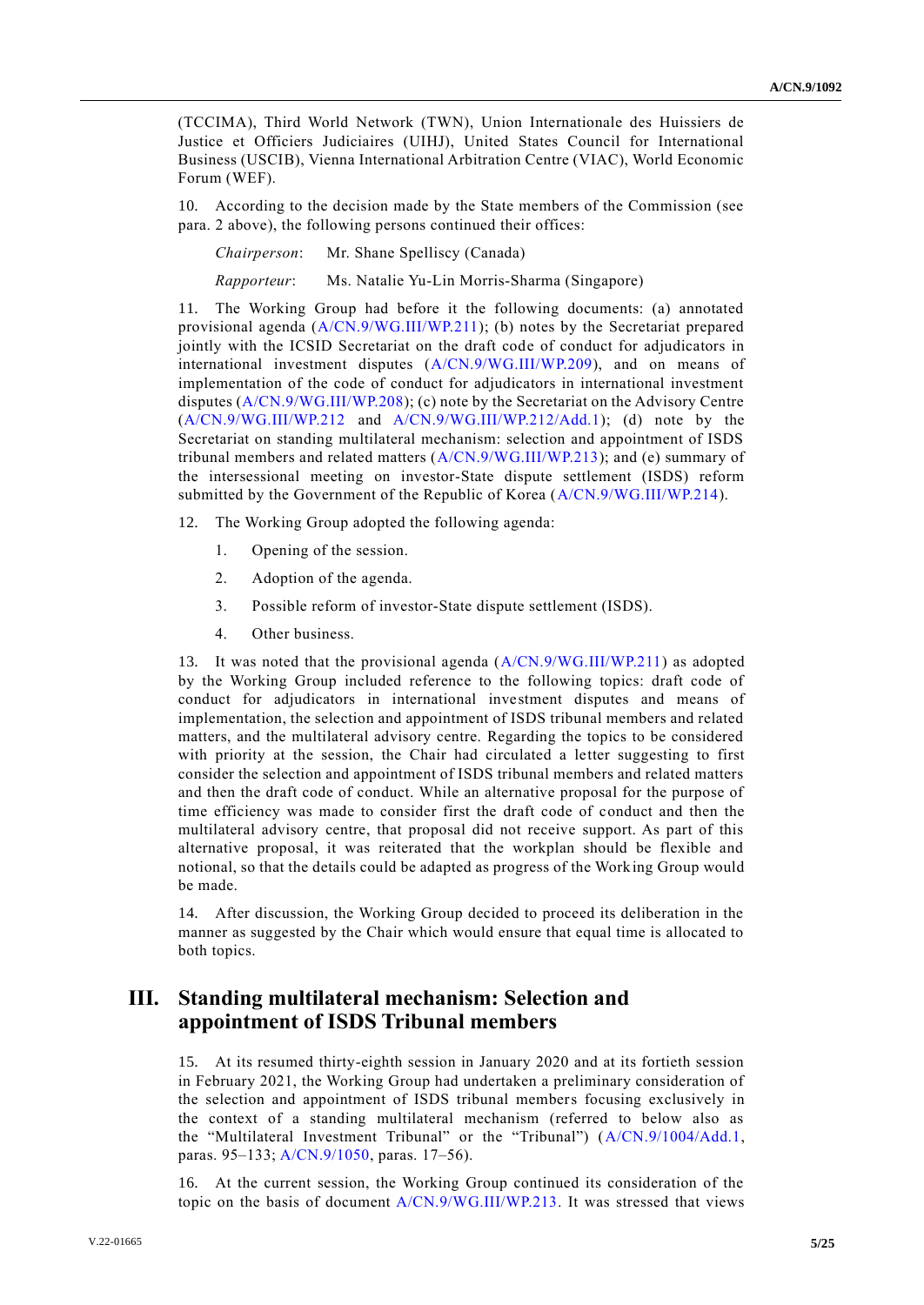expressed in relation to the above-mentioned topic were without prejudice to the position of the delegations on that reform option.

## **A. General remarks**

17. It was noted that the establishment of a Multilateral Investment Tribunal would likely require the preparation of a statute, which would be open for adoption by States and regional economic integration organizations. It was said that such a statute should have a preamble setting forth the objectives of the Tribunal and a section on key definitions. It was observed that the statute would need to be supplemented by rules or regulations addressing detailed procedural matters and that the draft provisions in document [A/CN.9/WG.III/WP.213](http://undocs.org/A/CN.9/WG.III/WP.213) would also need to be adjusted accordingly. Differing views were expressed as to whether these supplemental procedures should be drafted by the Working Group or by the Committee of the Parties at a later date.

## **B. Framework: establishment, jurisdiction and governance**

18. The Working Group considered draft provisions 1 to 3, which provided the general framework for the selection and appointment of Tribunal members.

## **1. Draft provision 1 – Establishment of the Tribunal**

19. It was said that draft provision 1 would need to be further elaborated to address aspects such as the setting up of the Tribunal, whether it would include an appellate mechanism, where its seat would be, how it would be funded, and its interaction with the current ISDS regime. It was mentioned that some of those aspects would be addressed in the statute establishing the Tribunal.

20. As a matter of drafting, it was suggested that the "standing" nature of the Tribunal should be highlighted in the provision.

## **2. Draft provision 2 – Jurisdiction**

21. A wide range of views were expressed regarding draft provision 2 addressing the jurisdiction of the Tribunal. Various views were expressed with regard to the two options in paragraph 1.

22. With regard to option 1 (which provided that the jurisdiction of the Tribunal was limited to disputes "arising out of an investment"), it was said that the option might result in requiring a double test of not only meeting the notion of "investment" under the applicable underlying investment instrument but also under draft provision 2. Therefore, support was expressed for deleting the reference to "investment" or, as an alternative, for clarifying that the notion of "investment" should be determined in accordance with the underlying investment instrument. While suggestions were made that the jurisdiction of the Tribunal should not cover disputes between States, another view was that such disputes should fall under the jurisdiction of the Tribunal as long as they arose out of, or related to, an investment. A suggestion was made that the words in square brackets ("under an international investment agreement") could be deleted in option 1 to include disputes based on investment contracts and national investment laws. Another suggestion was that the words "nationals of another Contracting State" should be replaced with the words "investors of another Contracting State".

23. Views were expressed in support of option 2, which provided that the Tribunal would have jurisdiction over any dispute which the parties had consented to submit to it. One of the reasons mentioned was that it would avoid the double test requirement as it did not include any reference to "investment". However, concerns were also expressed that option 2 would endow the Tribunal with a too broad jurisdiction, possibly resulting in other types of disputes falling under its jurisdiction (trade or commercial disputes) and disputes ending up in multiple fora. To clarify the nature of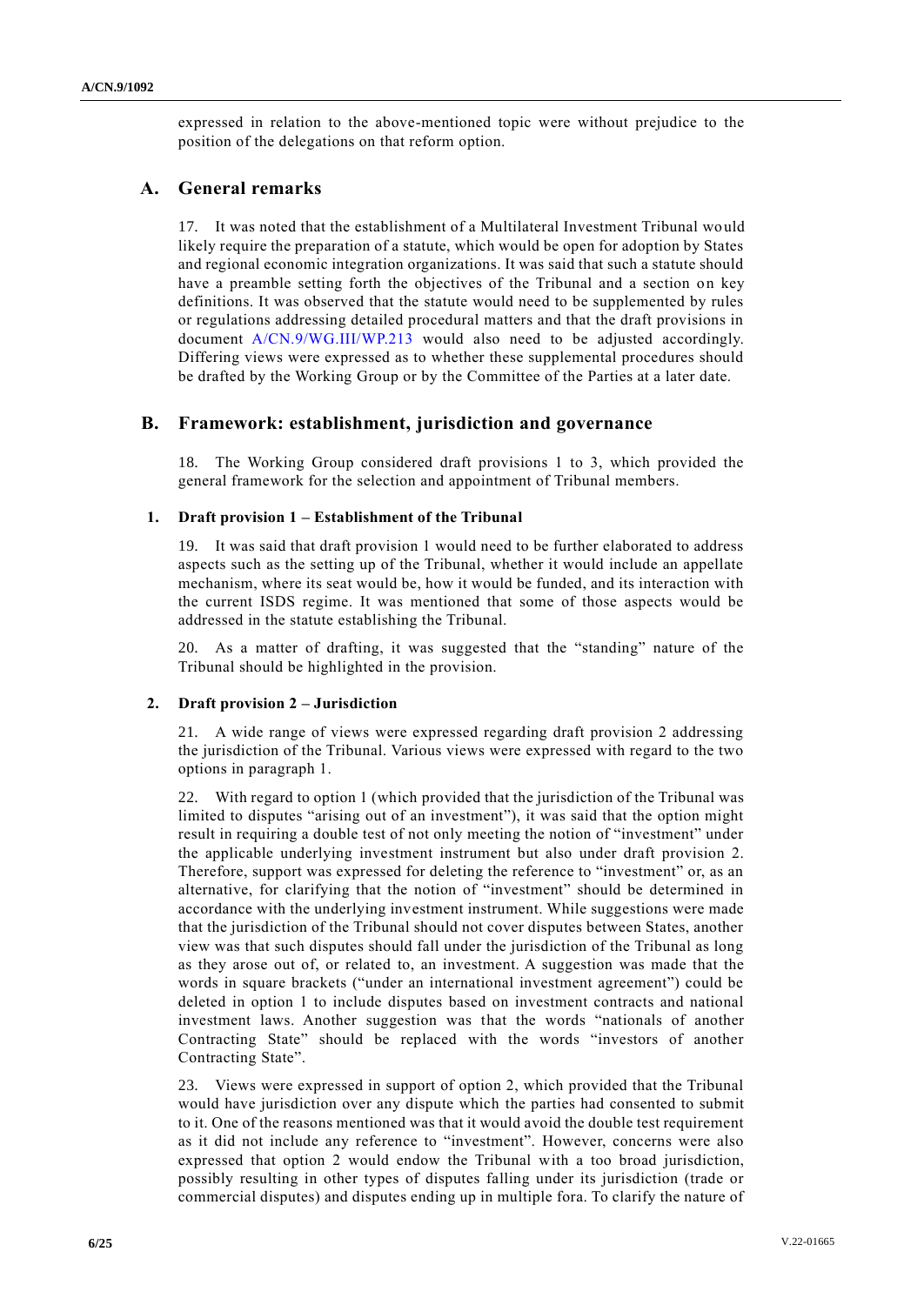the disputes to be covered, it was suggested that option 2 should refer to "international investment", or "investment" disputes to also include claims based on domestic investment laws. Another proposal was to simply refer to "disputes" as the consent qualification would provide the necessary flexibility to States. It was suggested that further clarification and explanation could be included in a commentary accompanying the draft provision. It was further noted that the underlying investment instrument would in any case have the effect of limiting the jurisdiction of the Tribunal.

24. More generally, it was stated that the resources available to the Tribunal should be taken into account when determining its scope of jurisdiction in order to ensure its proper functioning.

25. It was suggested that draft provision 2 should require consent to be in writing and further elaborate on how such consent could be given, whether by treaty parties or disputing parties. It was further suggested that mechanisms should be developed to allow States to consent to the jurisdiction of the Tribunal, including for disputes arising out of existing treaties (akin to the United Nations Convention on Transparency in Treaty-based Investor-State Arbitration or the Multilateral Convention to Implement Tax Treaty Related Measures to Prevent Base Erosion and Profit Shifting). It was further pointed out that States should be able to specify and list investment agreements with regard to which they would opt-in to the jurisdiction of the Tribunal and that the framework should provide for a coordination mechanism between States to do so.

26. With regard to paragraph 2 of draft provision 2, it was suggested that it should be made clear that it was merely a deeming provision and that consent to submit a dispute to a tribunal established under an international investment agreement was not to be considered as automatically recording consent to submit the dispute to the Tribunal. It was stated that the paragraph might have the effect of automatically transferring the jurisdiction of a tribunal established under an international investment agreement to the Tribunal and, if so, the scope of the jurisdictions would need to be further clarified. A suggestion was made that the words "international investment agreements" might need to be revised to include instances where the consent was not necessarily based on a treaty but other instruments.

#### **3. Draft provision 3 – Governance structure**

27. The Working Group considered draft provision 3 which addressed the governance structure of a standing multilateral mechanism. It was generally suggested that the draft provision should be further elaborated to provide clarity on the functions and the role of the different bodies to be established in the governance structure.

#### *Committee of the Parties*

28. To ensure more efficiency in the exercise of the missions of the Committee of the Parties, which would be a forum where decisions would be taken, it was proposed that the governance structure should include a Committee of the Parties (the Committee), composed of representatives of all the parties and a Sub-Committee whose members would be elected by the Committee from among the members of the Committee of the Parties which would be responsible for exercising the functions of the Committee under its supervision. It was suggested that the Committee should be able to make determination on aspects pertaining to the operation of the standing multilateral mechanism. It was also suggested that the number of the Committee meetings as well as their interval would need to be specified.

29. It was mentioned that the statute providing for the establishment of a standing multilateral mechanism would generally set forth the role of the Committee and the Tribunal which should be balanced to ensure the proper functioning of the Tribunal with a certain oversight by the Committee of the activities of the Tribunal. Similarly, the power to establish rules of procedure and relevant regulations would need to be carefully distributed between the Committee and the Tribunal. In that context, it was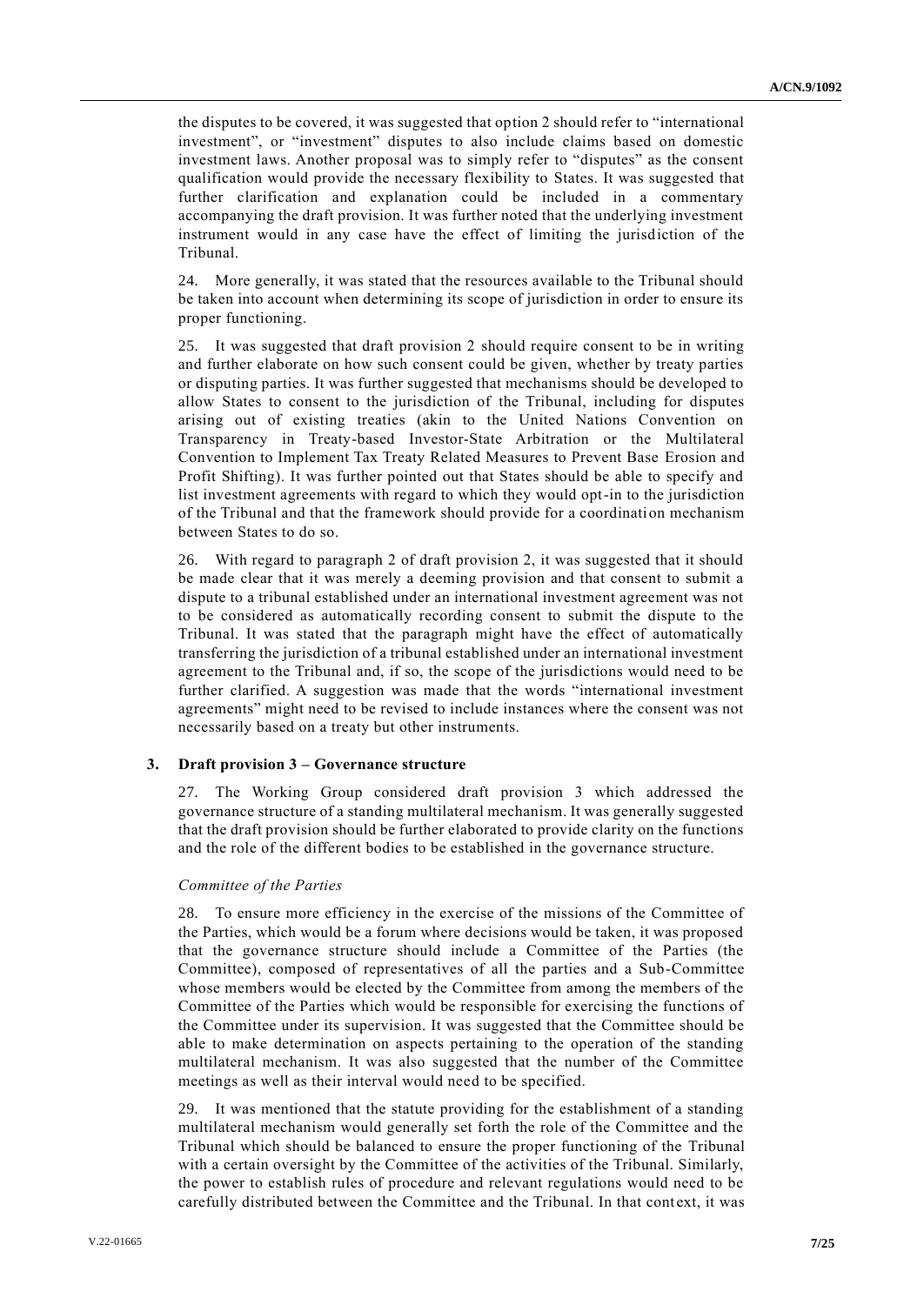suggested that flexibility should be given to the Tribunal to update its rules and adapt its procedure when necessary.

30. It was said that the Advisory Centre should be a separate and independent institution and not be part of the Tribunal. It was stressed that doing otherwise and merging two institutions in one could lead to conflicts of interest and raise questions regarding the autonomous operation of the Advisory Centre.

31. With regard to the decision-making process in the Committee, it was suggested that paragraph 5 would need to be elaborated to specify a quorum, whether majority were to be determined based on those present, those who cast the votes or the number of parties to the Committee. It was further suggested that while a simple majority rule could apply to most procedural decisions, a qualified majority of two thirds or more might be require for most substantive decisions. In that context, it was mentioned that the Committee should also be able to amend the statute through such a majority. It was suggested that mechanisms to balance the views of the different regional groups could be elaborated.

#### *Presidency of the Tribunal*

32. Regarding draft provision 3 (b), it was suggested that the scope of procedural rules to be determined by the Tribunal needed to be specified against the background of the work of the Working Group on procedural reform solutions and it was said that further clarifications on what would be the routine functioning was needed.

33. Regarding paragraph 2, it was suggested to foresee several vice-presidents to allow for diversity within the presidency of the Tribunal, reflecting the diversity of its member States.

34. The Working Group considered whether, in a standing body having both a first-instance and an appellate level, the president of the Tribunal would be the president of the entire dispute settlement body or whether there should be one president for the first-instance and another one for the appellate level. In that context, the establishment of a secretariat was suggested to serve both instances. More generally, it was suggested that the selection of the secretariat members and the role of the secretariat should be clarified.

## **C. Selective representation and Tribunal members**

## **1. Draft provision 4 – Tribunal members**

35. It was said that draft provision 4 reflected the preference expressed in the Working Group for selective rather than full representation on the basis that the latter might be costly and complex to manage if the number of Tribunal members were to be high.

*Paragraph 1*

### *- Number of tribunal members*

36. It was generally felt that it would be premature to determine the number of Tribunal members at the current stage. Nevertheless, it was also stated that the number of Tribunal members was a fundamental question that should be resolved at the current stage of discussing "the architecture" of the permanent mechanism. It was suggested that there could be a transitional provision which would provide flexibility whereby the number of the Tribunal members could evolve over time, following any variation in the number of participating States as well as the evolution of the caseload (see below, para. 48).

37. While a suggestion was made that the number of Tribunal members should be sufficiently high, similar, for instance, to that of the International Tribunal on the Law of the Sea (ITLOS), concerns were expressed about the financial resources that would be required. It was also said that it would be wrong to use such international courts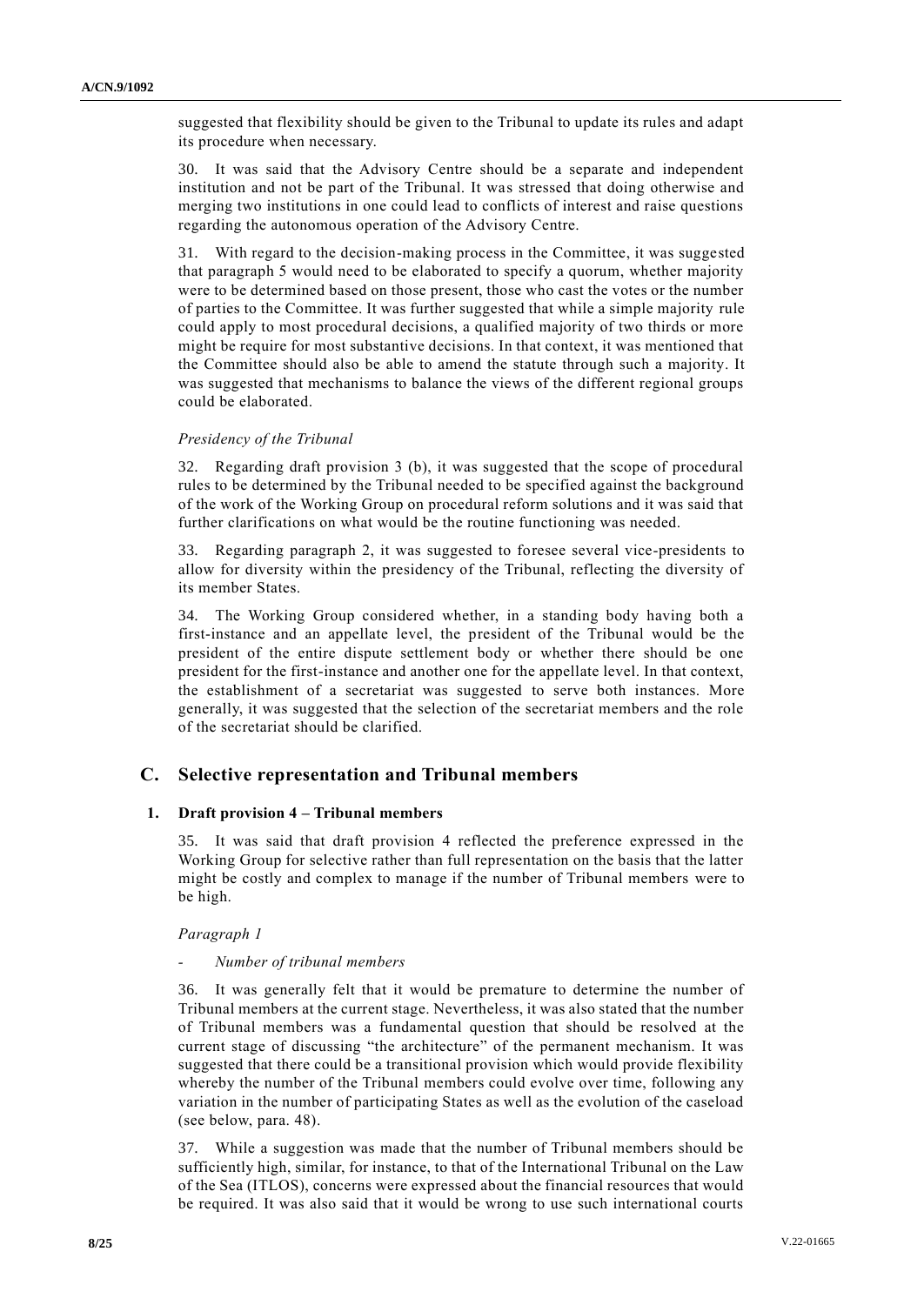like International Court of Justice (ICJ) or ITLOS as a reference, since many more cases would need to be expected, considering the current number of ISDS cases.

#### *- Employment on a full-time – part-time basis*

38. Regarding whether the Tribunal members should be employed on a full-time or part-time basis, support was expressed for full-time employment to ensure the independence and impartiality of Tribunal members and to avoid the risk of any outside influence. It was further said that full-time employment would reduce the required number of members and would limit the risk of conflicts of interest. It was suggested that if part-time employment were to be provided for, a rule would need to be adopted regarding external activities that would be prohibited or permitted.

39. It was said that a transitional provision could be explored to allow for part-time employment for a limited period at the earlier stages of the Tribunal's operation, also taking into account the financial resources. Concerns were expressed about the prolongation of any such part-time appointments.

#### *- Qualifications*

40. It was noted that paragraph 1 provided the requirements that the Tribunal members should be cognizant of international law and have an understanding of the different policy considerations relating to foreign investment. In that context, doubts were expressed about retaining the phrase "experience in or consulting governments including as part of the judiciary" as such requirements might create an appearance of bias. It was suggested that experience advising investors was similarly relevant. In response, it was said that the purpose of that requirement was to underline the need for Tribunal members to be cognizant of, and to have experience in, dealing with policies of governments as that constituted an important aspect of investment disputes.

41. It was suggested that, considering the potential scope of jurisdiction of the Tribunal, qualifications should be broad, and include competence in public law, international trade/economic law and administrative law. It was further said that diversity of qualifications should be considered when composing the Tribunal, possibly taking into account the existing legal systems. Views were expressed that expertise in domestic law might also be required.

42. Reference was made to the requirements found in the statute of international courts that judges should be "persons of high moral character, impartiality and integrity who possess the qualifications required in their respective States for appointment to the highest judicial offices or [be] jurisconsults of recognized competence". Some doubts were expressed about including the reference to the "appointment to the highest judicial offices" as the competence required of the Tribunal members would be more specialized than that required of judges in a domestic context. As a drafting suggestion, preference was expressed for referring to "jurists of recognized competence," which would be more inclusive and also cover individuals qualified for "highest judicial offices".

43. It was cautioned that the qualifications required of the Tribunal members should not unduly limit the pool of candidates that could be appointed as members of the Tribunal. Concerns were expressed that there would be a very shallow pool of candidates who could meet all the requirements in paragraph 1, particularly if the requirements were understood to be cumulative.

44. Regarding linguistic requirements, it was said that the working languages of the Tribunal should first be determined and that Tribunal members should be fluent in at least two working languages of the Tribunal to ensure language diversity. It was also said that that could limit the pool of candidates. It was questioned whether such requirements ought to be provided for in the rules of procedure of the Tribunal instead of in the statute.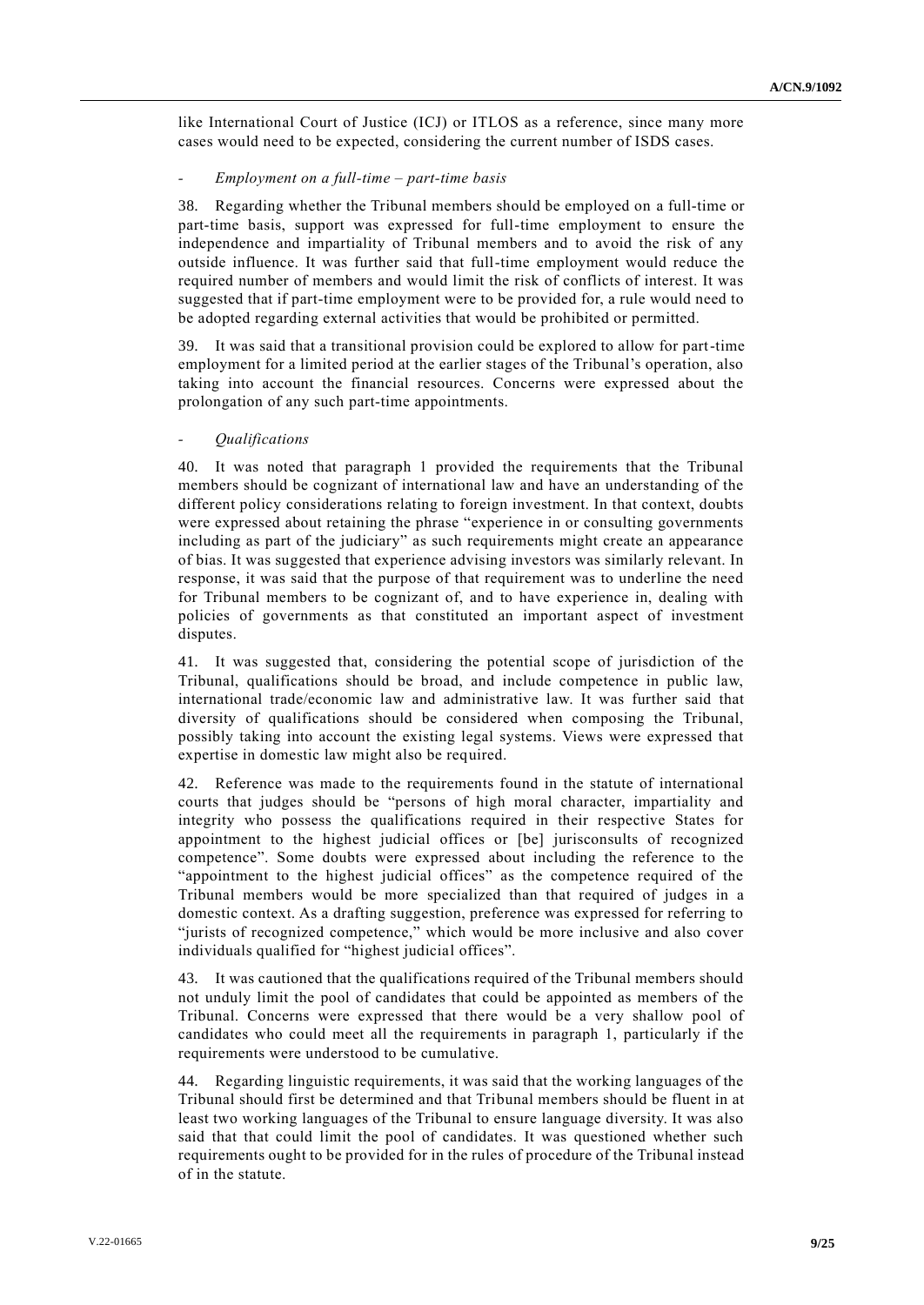## *- Diversity*

45. Regarding the reference to "diversity and gender equality" in paragraph 1, it was underlined that there were many different aspects of diversity that ought to be reflected in the statute (including geographical representation, a balanced representation of gender, levels of development and legal systems). It was also said that while such principles should be stressed, both notions were abstract, could be understood differently, could cause complications in implementation. If included, their meaning should be expressed more clearly. It was underlined that geographical/regional distribution among contracting Parties should also be considered.

## *- Nationality*

46. The Working Group considered whether nationality should play a role in the composition of the Tribunal. Views were expressed that the criterion of nationality remained crucial when assessing the impartiality of a decision maker and that it could not be neglected as it was a decisive factor. Another view was that Tribunal members should be elected irrespective of their nationality, therefore focusing mainly on their competence and other qualifications, following the approach in the statute of the ICJ.

47. The Working Group considered whether nationals of a State that was not a Party to the statute of the Tribunal should be eligible to become a Tribunal member. While concerns were expressed, it was also said that inclusion of such nationals could enhance diversity and geographical representation.

## *Paragraph 2*

48. It was observed that there should be a mechanism to adjust the number of Tribunal members (see para. 36 above). While it was noted that existing international courts and tribunals provided examples of such a mechanism, it was also cautioned that adjustments in the number of Tribunal members could have procedural, administrative as well as budgetary consequences on the operation of the Tribunal, including potential increases in contributions to be made by contracting Parties. While it was suggested that the evolution of the caseload or the number of contracting Parties could justify the adjustment, it was mentioned that there might be other reasons, which should be clearly set forth.

49. It was suggested that the authority to request the adjustment should not be limited to the Presidency of the Committee of the Parties but that any member of the Committee or the Committee as a whole should be able to make the request, upon which the number would be amended on the basis of a qualified majority of the representatives of the Committee of the Parties. Some preference was expressed for requiring a two-thirds majority.

## *Paragraph 3*

50. The Working Group considered whether no two Tribunal members should be of the nationality of the same State as proposed under paragraph 3. Views diverged on the question whether nationality should play a role in the selection, and on whether, in order to achieve geographical diversity, no two members of the Tribunal should be of the same nationality, in particular if only a small number of judges were to be appointed. It was also suggested that nationals of a contracting State should not be assigned a case involving that State or one if its nationals. In that context, views diverged on whether the square-bracketed text at the end of paragraph 3 should be retained, and it was stated that paragraph 3 could only be considered in full after the issue of the number of Tribunal members had been decided.

51. A question was raised with regard to the meaning of the word a "nationa l", particularly in relation to persons who had a permanent residence in a State yet with a different nationality. In response, it was suggested that whether to treat such a person as a national of the State where he or she had permanent residence might be a question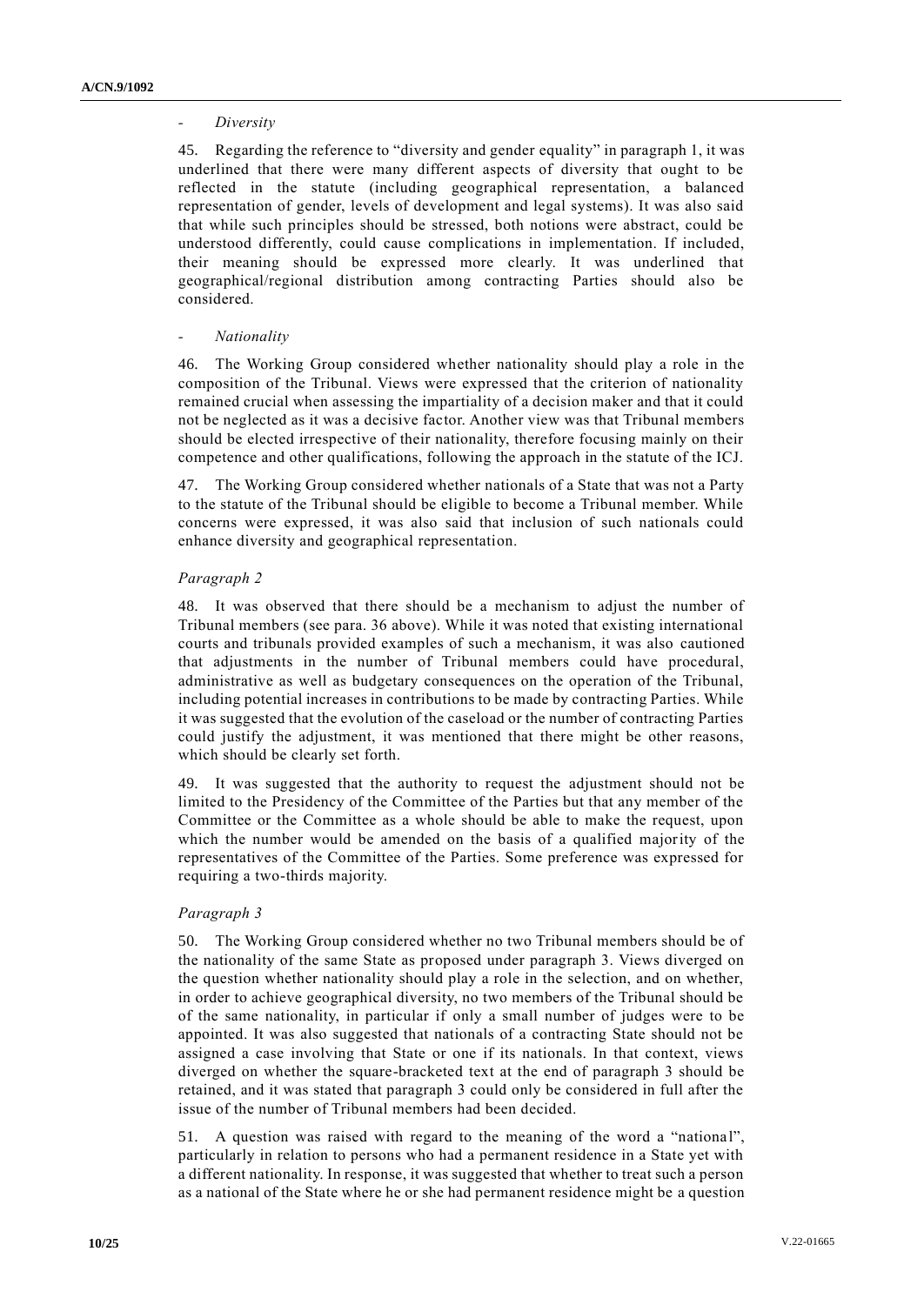of domestic law and that it need not be dealt in the draft provision. With regard to dual nationality, it was generally felt that the reference to the habitual residence and/or main centre of interest provided a solution.

### **2. Draft provision 5 – Ad hoc Tribunal members**

52. It was noted that the issue of whether a person could be appointed as an ad hoc member of the Tribunal should be distinguished from the issue of the formation of a chamber within the Tribunal which would address specific cases. It was stated that the latter required a more detailed analysis of how the Tribunal would handle its cases.

With regard to the appointment of ad hoc Tribunal members by parties, it was explained that draft provision 5 would allow disputing parties to appoint a person external to the Tribunal to sit as a member of the Tribunal on a temporary basis to handle that specific dispute. Reference was made to similar mechanisms in the ICJ. It was suggested that whether to allow for ad hoc Tribunal members could only be discussed in detail once the mechanism for appointing the permanent members of the Tribunal was fixed.

54. Views diverged on the desirability of parties appointing ad hoc Tribunal members.

55. Concerns were expressed that allowing party-appointed "ad hoc" members would run contrary to the establishment of a "standing" mechanism, one of its aims being to ensure the independence and impartiality of the Tribunal members. It was stated that concerns raised about the current ISDS system would persist even in the standing mechanism should party-appointed arbitrators be allowed. It was said that party-appointed arbitrators as well as ad hoc judges were found to favour the parties that had appointed them, and the potential bias of such members would be particularly problematic.

56. It was stated that, pursuant to the current formulation of draft provision 5, it was not clear who could appoint an ad hoc judge – each party or only a State party or whether each party would have to agree to such appointment. It was also noted that if only the respondent State as a contracting Party were to be able to appoint an ad hoc member, it would lead to inequality as investors would not have the same right. In response, it was stated that one possible solution would be to require that Tribunal members could not hear cases involving their State of nationality as the respondent State, and that nationals of the respondent State could not be appointed as ad hoc members of the Tribunal.

57. Some practical issues that could arise with regard to ad hoc Tribunal members were raised, for example, the procedural rules applicable to their nomination and appointment (including whether the agreement of the disputing parties would be required) as well as the applicable standards (including whether they would be different from those applicable to permanent members). As an example, a question was raised on how the limitation on multiple roles as provided for in the draft code of conduct would apply to ad hoc Tribunal members. Suggestions were made that the same standard should apply regardless of whether they were appointed on an ad hoc or permanent basis. Questions were also raised on how the standing mechanism would deal with instances where a case would be remanded to a first-instance tribunal that was composed of ad hoc members. The potential increase in cost and possible delays to the proceedings deriving from appointment of ad hoc members were also cautioned.

58. On the other hand, views were expressed in favour of providing for ad hoc Tribunal members mainly on the basis that it would preserve the party autonomy and the related legitimacy existing in the current ISDS system. It was said that ad hoc Tribunal members could be particularly beneficial where specific expertise not possessed by full-time Tribunal members would be necessary to resolve a dispute, even though it was stated that experts appointed by the Tribunal would be able to assist in such circumstances. It was said that members appointed ad hoc would not necessarily favour the parties that appointed them. It was also said that ad hoc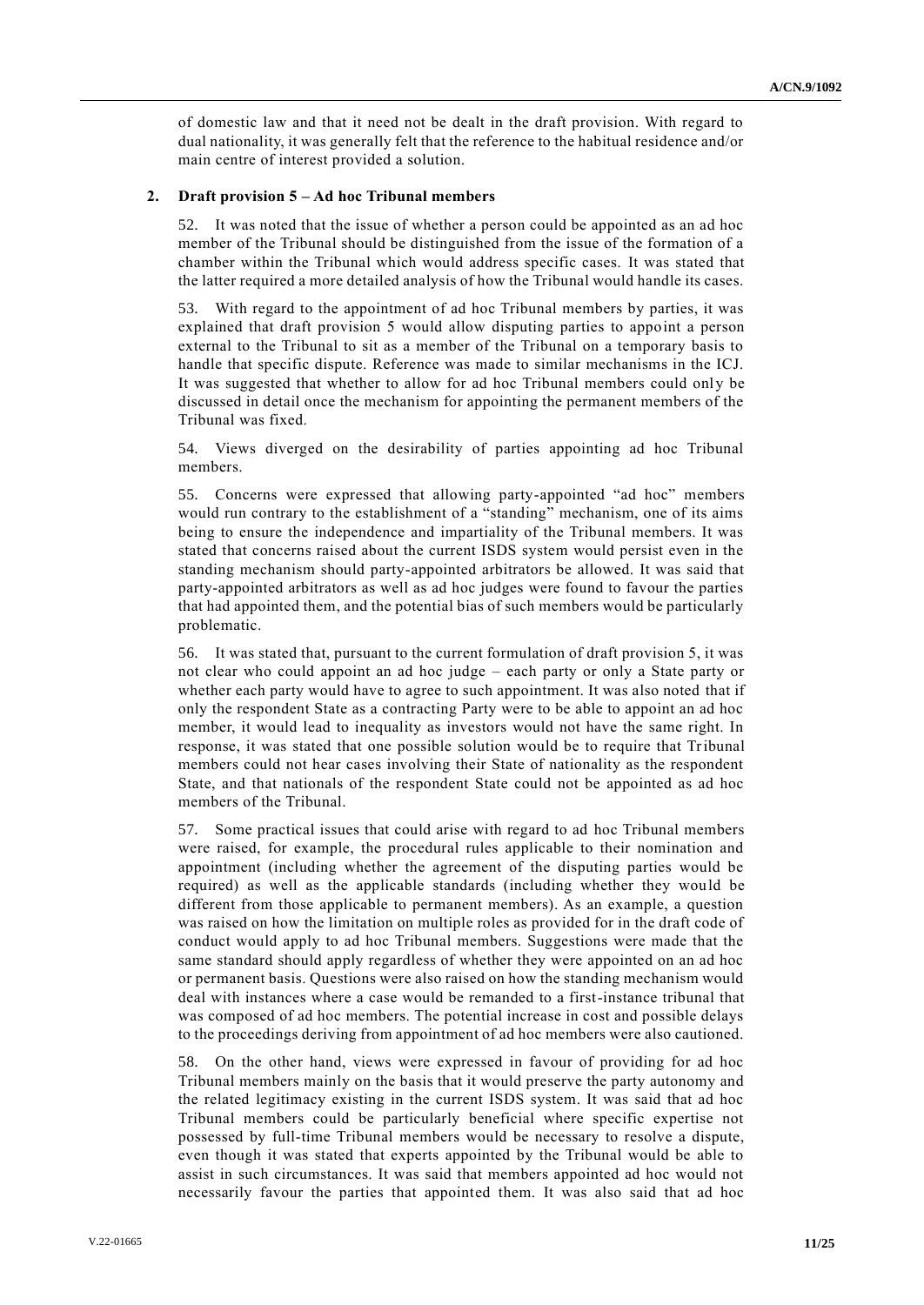members could improve the overall functioning of the standing mechanism, also improving diversity and contributing to capacity building of potential candidates.

59. To address some of the concerns expressed about ad hoc Tribunal members, proposals were made that their appointment should only be allowed under limited circumstances. Furthermore, it was suggested that they could be chosen from a roster of qualified candidates and that there could be a two-stage appointment, similar to existing mechanisms in ICSID and the European Court of Human Rights, whereby the appointment would be made by a third-party and not the disputing parties themselves.

60. Some support was expressed for allowing "junior" persons to participate or observe the case handled by the Tribunal as a way of enhancing inclusiveness and of building the capacity of potential candidates. At the same time, reservations were expressed on the role that they could play in the dispute resolution process, particularly with regard to decision-making.

## **D. Nomination, selection and appointment of candidates**

61. With regard to draft provisions 6 to 8 on the nomination, selection and appointment of candidates, it was recalled that the objective was to ensure the appointment of the most qualified and independent candidates, diversity in terms of legal systems, geographical representation and backgrounds as well as gender balance.

## **1. Draft provision 6 – Nomination of candidates**

While support was expressed for including a nomination stage, doubts were also expressed. It was said that in certain courts and tribunals, tribunal members were appointed directly by the treaty Parties, without any prior formal nomination stage.

63. Regarding the options in draft provision 6, differing views were expressed in favour of option 1, option 2 and a combination thereof. It was observed that the two options were not exclusive and could complement each other.

## *Option 1*

64. With regard to option 1, it was said that the nomination process should be in the hands of States, which could have the effect of achieving a balance between respondent State- and investor-oriented candidates. Furthermore, it was said that there should be a mechanism to allow representatives of investors to also be involved in the nomination stage, while concerns were expressed about such a mechanism.

65. While it was suggested that each State should nominate one candidate, it was said that that could be revisited depending on the structure of the standing mechanism, including the number of States Parties to the statute. It was also suggested that States should nominate two candidates of different gender to foster gender balance. Another suggestion was that there should be no limitation on the number of candidates nominated. However, a concern was raised that nomination of two or more candidates by a State could lead to a large pool of candidates, which might complicate the selection and appointment process.

66. Differing views were expressed on whether a candidate would need to be a national of the nominating State. Some views underlined the importance of nationality, and how such a requirement would ensure geographical diversity, whereas others suggested that the candidate need not necessarily be a national of the nominating State. It was suggested that candidates should be nationals of a contracting Party. It was also suggested that co-nomination should be possible, where a State expressed support for a candidate nominated by another State.

67. Views diverged on whether States should be obliged to follow the process in paragraph 2. In favour, it was said that States should be encouraged to adopt an open,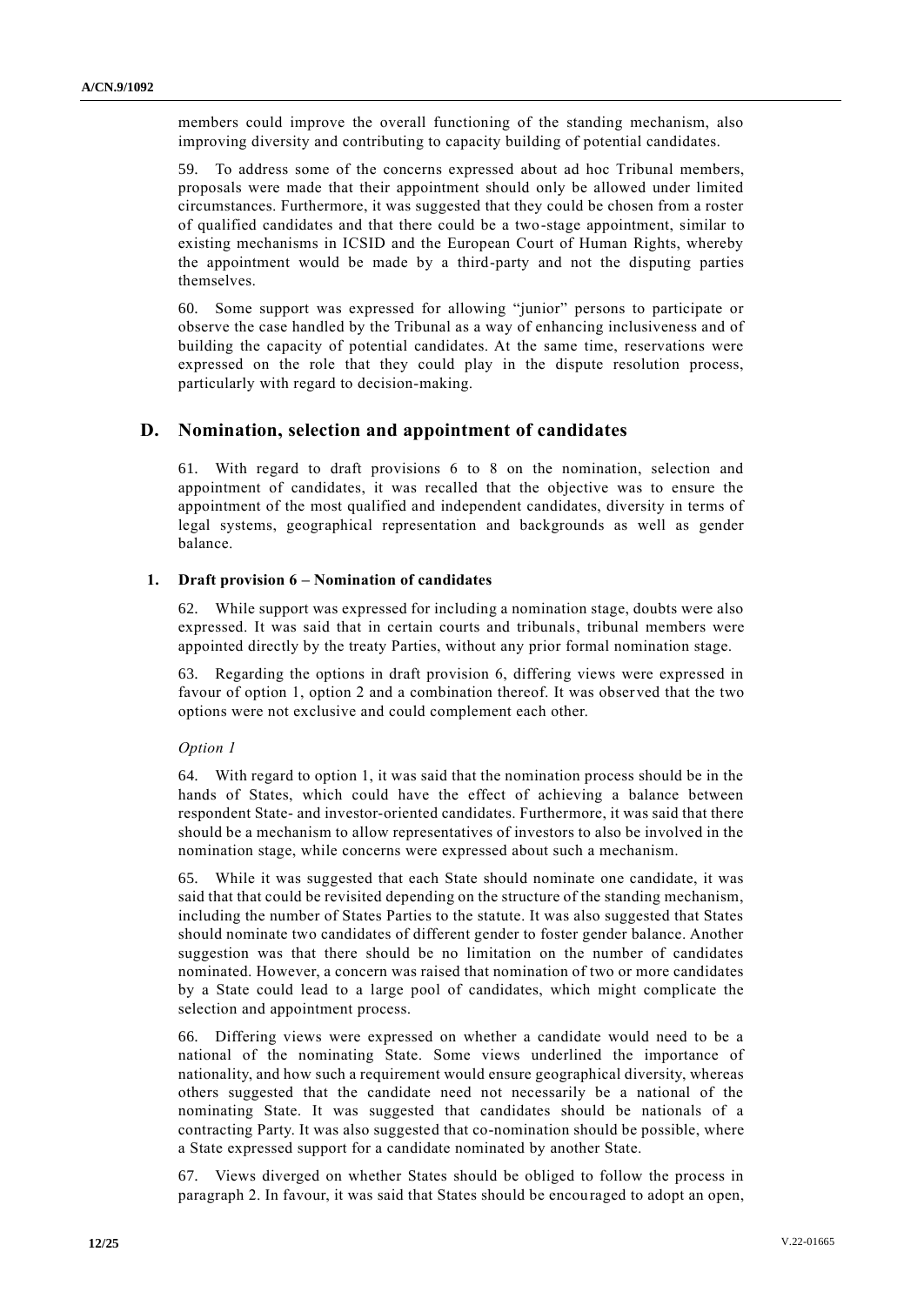inclusive, and transparent nomination process and that various stakeholders, including civil society and business communities ought to be consulted. It was suggested that an express reference to business association should be included in subparagraph (b). Another view was that more flexibility should be provided to reflect the different circumstances of States and a suggestion was that paragraph 2 could be deleted. Questions were raised on the possible consequences of non-compliance with paragraph 2 and the meaning of the phrase "civil society" therein. A suggestion was made to provide that States should give evidence that consultations had been carried out in accordance with paragraph 2.

#### *Option 2*

68. With regard to option 2, it was said that a self-nomination process would ensure openness and transparency, which could also enhance the independence and diversity of the Tribunal members and avoid undue politicization. While the benefits of self-nomination or application by individuals were noted, certain drawbacks were mentioned, including the need for additional screening or filtering prior to the selection process, which might result in additional costs. It was suggested that, to prevent self-nomination by individuals that did not possess the minimal qualifications, option 2 could be revised to clearly set forth the eligibility criteria and require individuals to provide a detailed statement specifying how they fulfilled the requirements. It was suggested that the open call for candidates should take place at the level of a contracting State. In that context, it was said that the criteria for nomination should not be unified so as to account for specificities of different regional groups.

69. While the benefits of an inclusive process were highlighted, some caution was expressed for subparagraph (b) as the process could easily become politicized. It was suggested that the reference to "the investment community" should be deleted in subparagraph (b), which should refer more broadly to "relevant organisations" like paragraph 2 of option 1.

#### *Merging options 1 and 2*

70. Overall, it was generally felt that a combination of options 1 and 2 could bring the benefits of both options and significantly contribute to increase the legitimacy of the nomination process. In addition, it was suggested that in case a hybrid option would be introduced, the nomination by States and the self-nomination process should be balanced to avoid the situation where certain candidates would be subject to more stringent selection and nomination requirements than others. The secretariat was asked to prepare a new draft of that provision combining options 1 and 2 for further review by the Working Group.

#### **2. Draft provision 7 – Selection panel**

It was noted that draft provision 7 provided for the operation of selection panels or committees, including their role in the appointment process, how they would be constituted and how to ensure the independence of panel members.

72. It was said that an independent selection panel could guarantee the nomination of suitable candidates and promote inclusiveness and representation of all stakeholders. It was noted that such selection panels already existed in a number of international courts and tribunals.

73. On the other hand, a number of concerns were raised, and views diverged as to the practical operation of such a screening mechanism. One concern was over the accountability and legitimacy of such a panel. It was pointed out that it might be difficult for a selection panel to maintain independence and avoid potential conflicts of interest among its members. It was also pointed out that the selection of the members of such a panel would potentially be politicized. Another concern was that the selection process could lie entirely in the hands of States to the detriment of other stakeholders and might therefore not reflect proper representation. Furthermore, it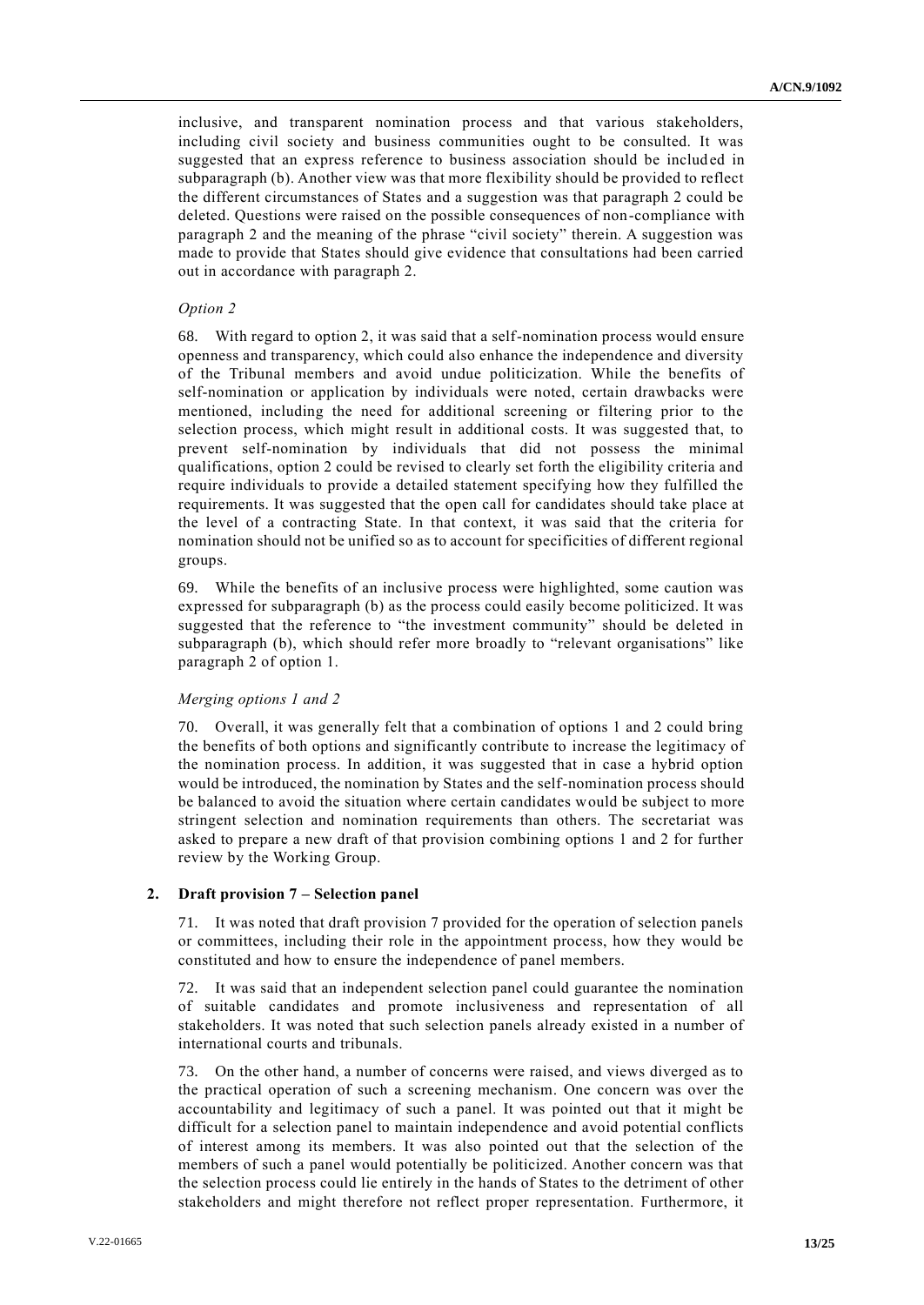was said that a selection panel could lead to multiple assessments of candidates, which could increase the overall costs for the entire appointment process.

74. In that light, suggestions were made that there could be less complex and expedited procedures to screen candidates. It was suggested that prior screening by a registrar, or a similar administrative body tasked with a review of candidates could be sought. It was also suggested that a selection panel should be established on an ad hoc rather than a permanent basis to reduce costs. It was suggested that an external body could confirm the independence of a candidate.

75. Regarding the mandate of the selection panel, it was said that the panel should be able to open a call for further nominations if needed as provided for in draft provision 7(f).

76. With regard to the composition of the selection panel, it was generally felt that, regardless of the definitive number of members, it should reflect gender balance, geographical representation and representation of the different legal systems, as well as diversity of professional and educational backgrounds. In that r espect, it was suggested to retain the language in brackets in the last sentence of draft provision 7(b)(1). A suggestion was made that a maximum of five panel members could strike a right balance between efficiency, costs and resources, while another view was expressed that geographical representation would only be fulfilled with at least five panel members. Another view was that the number of panel members should not be less than ten, in order to reflect broad representation.

77. With regard to the individuals to be appointed as selection panel members, it was suggested that they could be former judges of international courts or of the Tribunal itself or be appointed ex officio. A view was expressed that members of the selection panel should also comprise persons who represented the views of other non-State stakeholders, such as the investors or associations or other organizations representing them.

# **E. Concluding remarks**

78. At the close of its consideration of the standing multilateral mechanism, the Working Group requested the Secretariat to prepare a revised version of draft provisions 1 to 7 and agreed to continue its consideration of the remaining provisions at a future session.

# **IV. Draft code of conduct**

79. The Working Group continued its first reading of the draft code of conduct ("Code") at the current session.

80. It was recalled that the Working Group had considered articles 1 to 8 of the Code at its forty-first session in November 2021 based on document [A/CN.9/WG.III/WP.209.](http://undocs.org/A/CN.9/WG.III/WP.209) It was noted that, based on the deliberations of the Working Group at that session, a revised draft of articles 1 to 8 had been prepared as provided for in the Annex. References to articles 1 to 8 in this chapter are to the respective articles in the Annex.

## **A. Article 9 to 11**

## **1. Article 9 – Fees and expenses**

81. It was agreed that article 9 would apply only in the context of arbitration because the fees and expenses of judges in a standing mechanism would be regulated in the framework establishing the standing mechanism and judges would not need to discuss such aspects with the disputing parties. In that context, the words "adjudicatory body" in paragraph 1 should be replaced with the words "arbitral tribunal".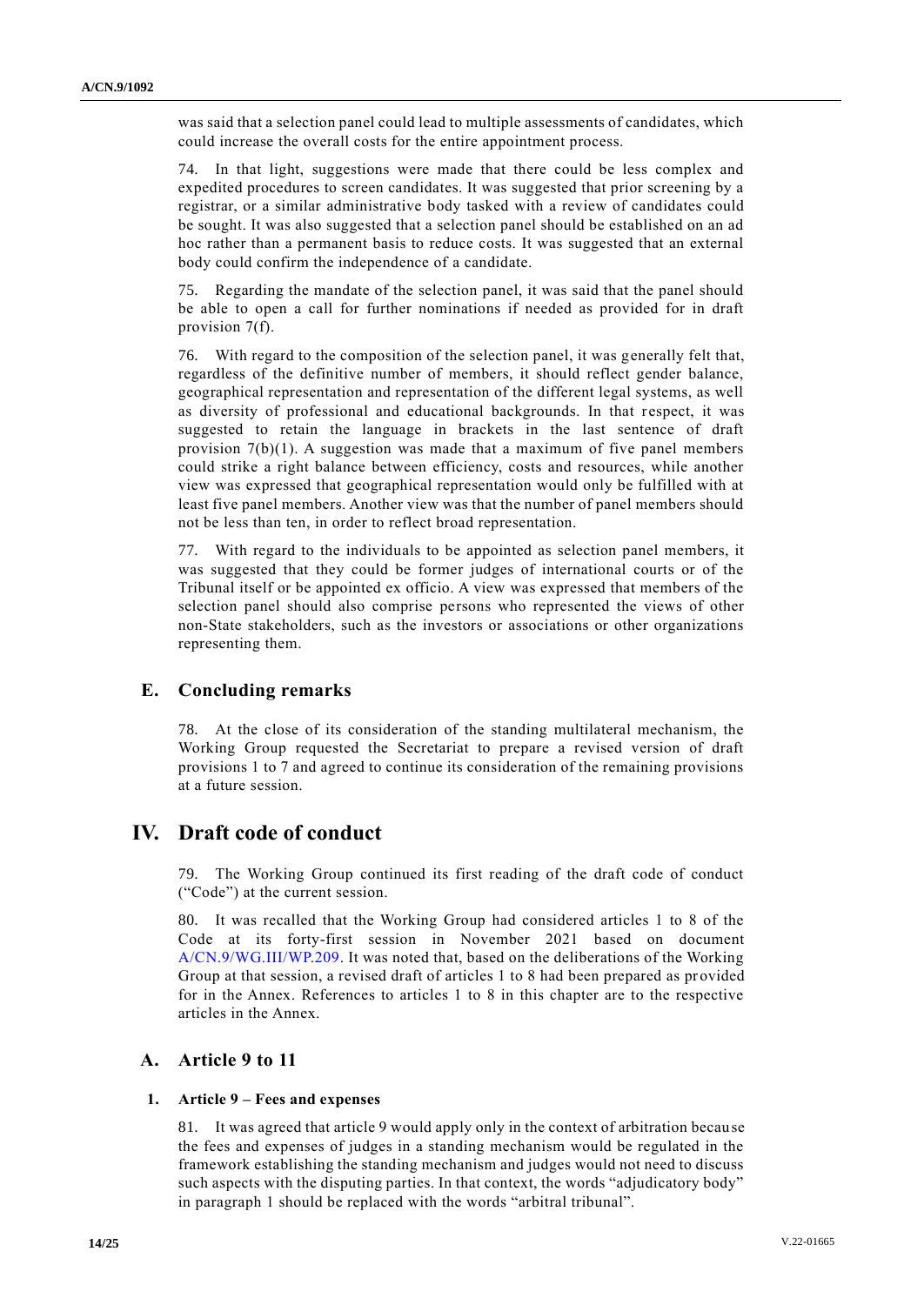82. It was suggested that the phrase "unless otherwise regulated by the applicable rules or treaty" in paragraph 1 should be aligned with similar phrases in other parts of the Code also in light of article 2(2).

83. It was generally felt that the fees and expenses of any assistant should be an aspect that an arbitrator should discuss with the disputing parties, along with the responsibilities and duties of such an assistant. It was mentioned that there were increased calls for transparency on assistant's fees, which could be elaborated in the commentary to the Code as such transparency could assist in avoiding situations where assistants would conduct decision-making functions.

84. On the other hand, it was stated that arbitrators would not necessarily be in a position to determine whether they would engage an assistant upon their appointment as the scope and the complexity of the case would likely not be fully known. It was also noted that whether to engage an assistant would depend on whether the procedure was to be administered by an institution or not. In that light, it was agreed that an additional sentence could be included in paragraph 1 to read along the following lines: "Any discussion concerning the fees and expenses of an Assistant, if any, shall be concluded with the disputing parties prior to engaging [hiring] the Assistant."

85. In relation to paragraph 1, it was questioned whether ex parte communication between a disputing party and a candidate with regard to the potential fees was something to be permitted under article 7.

86. It was noted that paragraph 2 intended to address how proposals on fees and expenses would be channelled to the disputing parties. A suggestion was made that article 9 should mention that fees and expenses of arbitrators should be reasonable in amount. Another suggestion was that the Code could provide for objective criteria to determine the appropriate or reasonable fees and expenses of the arbitrators and assistants, possibly in the form of a tariff schedule. However, it was questioned whether the Code was the appropriate instrument to regulate such aspects, which were usually dealt with in the applicable procedural rules. After discussion, it was agreed that the drafting of paragraph 2 could be improved along the following lines: "Any proposal concerning fees and expenses shall be communicated to the disputing parties through the institution administering the proceeding or by the sole or presiding Arbitrator if there is no administering institution."

With respect to paragraph 3, while a question was raised whether it was practically feasible for arbitrators to comply with the obligations therein, it was noted that such a report was common practice in investment arbitration. It was suggested that an arbitrator should be further required to make available the record of time and expenses on a regular basis and/or upon the request of a disputing party. Accordingly, it was agreed that an additional sentence should be included in paragraph 3 along the following lines: "Arbitrators shall make such records available when requesting the disbursement of funds or upon the request of a disputing party". In relation, it was mentioned that the consequences of non-compliance with such obligation would need further consideration.

#### **2. Article 10 – Disclosure obligations**

88. It was noted that article 10 aimed to provide a standard of disclosure that was broad enough to assess potential situations of conflict of interest, while being reasonable. In particular, it was noted that article 10 would allow participants in international investment disputes proceedings to know in advance which circumstances would need to be disclosed by candidates or adjudicators, and that the Commentary could include concrete examples. It was observed that article 10 would play a central role in the Code as disclosure obligations therein would ensure compliance with the Code and enhance transparency.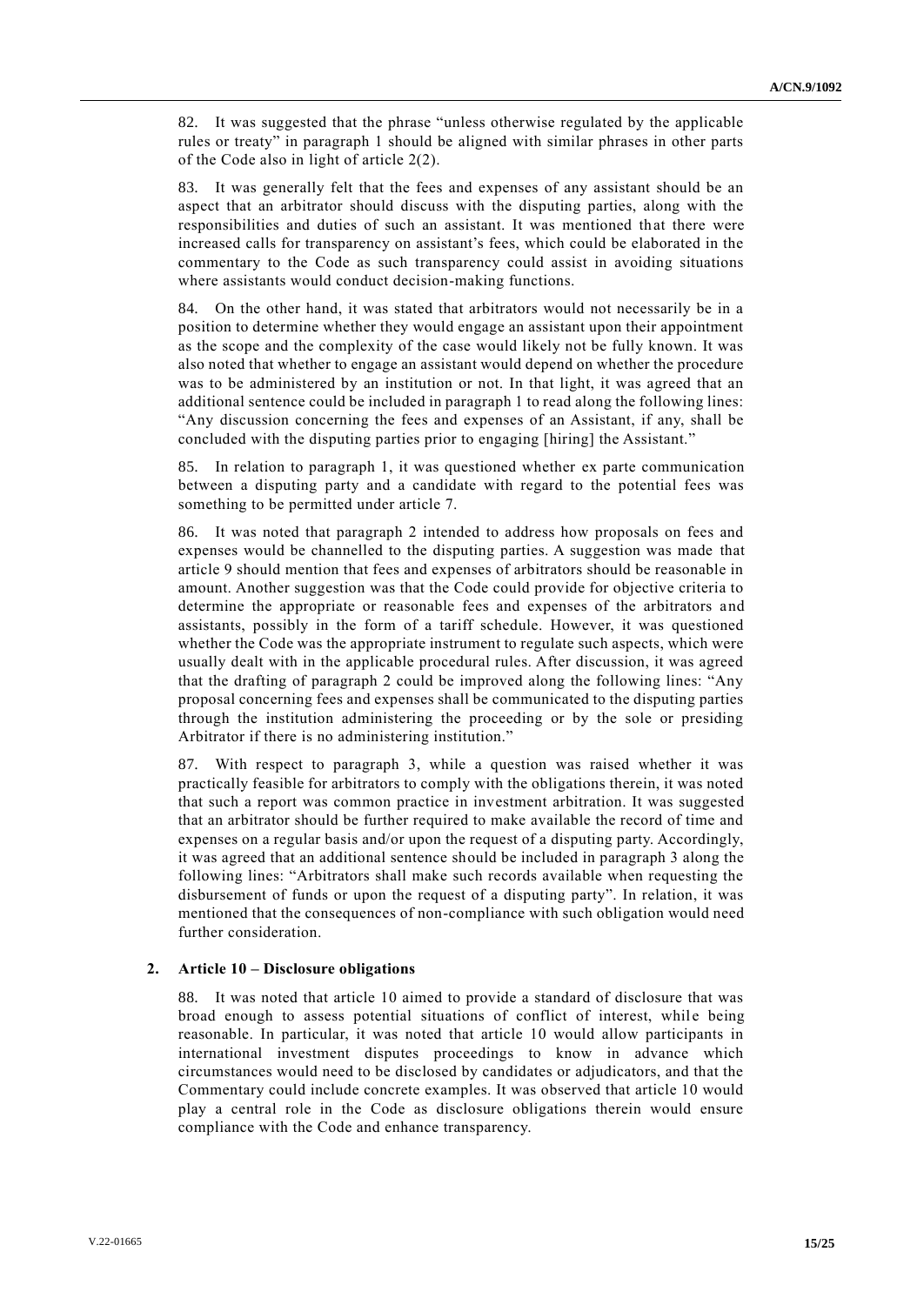## *Paragraph 1*

89. While it was agreed that the standard of disclosure set in paragraph 1 should be broader and different from that for disqualification, views diverged on the standard to be provided. For instance, concerns were expressed that the phrase "in the eyes of the disputing parties", which had been developed mainly in the context of commercial arbitration, was subjective in nature, whereas an objective standard should be provided for in the Code in particular if the Code applied to a standing mechanism. It was also questioned whether the phrase referred to doubts in the eyes of one or all of the disputing parties. In response to a suggestion that the phrase could be deleted entirely, concerns were expressed that that could unduly lower the standard of disclosure.

90. To provide a more objective standard, it was suggested that reference could be made to "a reasonable third person" instead of the "disputing parties". Another suggestion was that a "realistic possibility" of circumstances giving rise to justifiable doubts could be the standard.

91. In light of support to draft a standard based on existing instruments, another suggestion was to align the wording with the language in article 11 of the UNCITRAL Arbitration Rules, which was considered to provide an objective standard. It was stated that this would also ensure consistency in the application of the Code when the UNCITRAL Arbitration Rules were applicable to the IID.

92. With regard to the second sentence of paragraph 1, it was said that the wording "reasonable efforts" could entail confusion and would require further explanation in the Commentary. Suggestions were made that the wording could be replaced with the words "best efforts" or that the sentence could be deleted. Considering that the sentence aimed to encourage diligence on the part of the candidates and adjudicators to become aware of circumstances that required disclosure and as the sentence should apply also to paragraph 2, it was agreed that the sentence should be formulated as a separate paragraph in article 10.

93. It was noted that candidates and adjudicators might be obliged to maintain confidentiality of the information required to be disclosed under article 10. It was further noted that such obligations might arise not only from article 8 of the Code itself but from other applicable procedural rules, domestic laws or bar association regulations. Therefore, it was suggested that the Code should clarify that candidates and adjudicators in such a situation would be required to disclose the fact that they were subject to a confidentiality obligation and therefore were not in a position to disclose the information in accordance with article 10.

94. A question was raised whether and how article 10 would apply to judges. In response, it was said that a person who was under consideration for appointment as a judge would be subject to a similar disclosure obligation. However, it was generally felt that the obligations in article 10 might not necessarily apply to judges who were assigned to a specific case, while some elements in paragraphs 1 and 2 might be pertinent when a judge decided to recuse herself or himself from the case. It was suggested that the application of article 10 to judges would need further consideration.

## *Paragraph 2*

95. Views diverged on whether publications by candidates and adjudicators should be the subject of disclosure under paragraph 2, and if so the time period to be applied. It was suggested that providing the list of publications could be a mandatory requirement while providing the list of speeches could be a recommendation due to the lack of technical means to search for and store such speeches.

#### *- Subparagraph (a)*

96. While differing views were expressed with regard to the time period in subparagraph (a), it was considered that "past five years" was generally acceptable, and that five years was an appropriate time period as a "floor" but not a "ceiling". It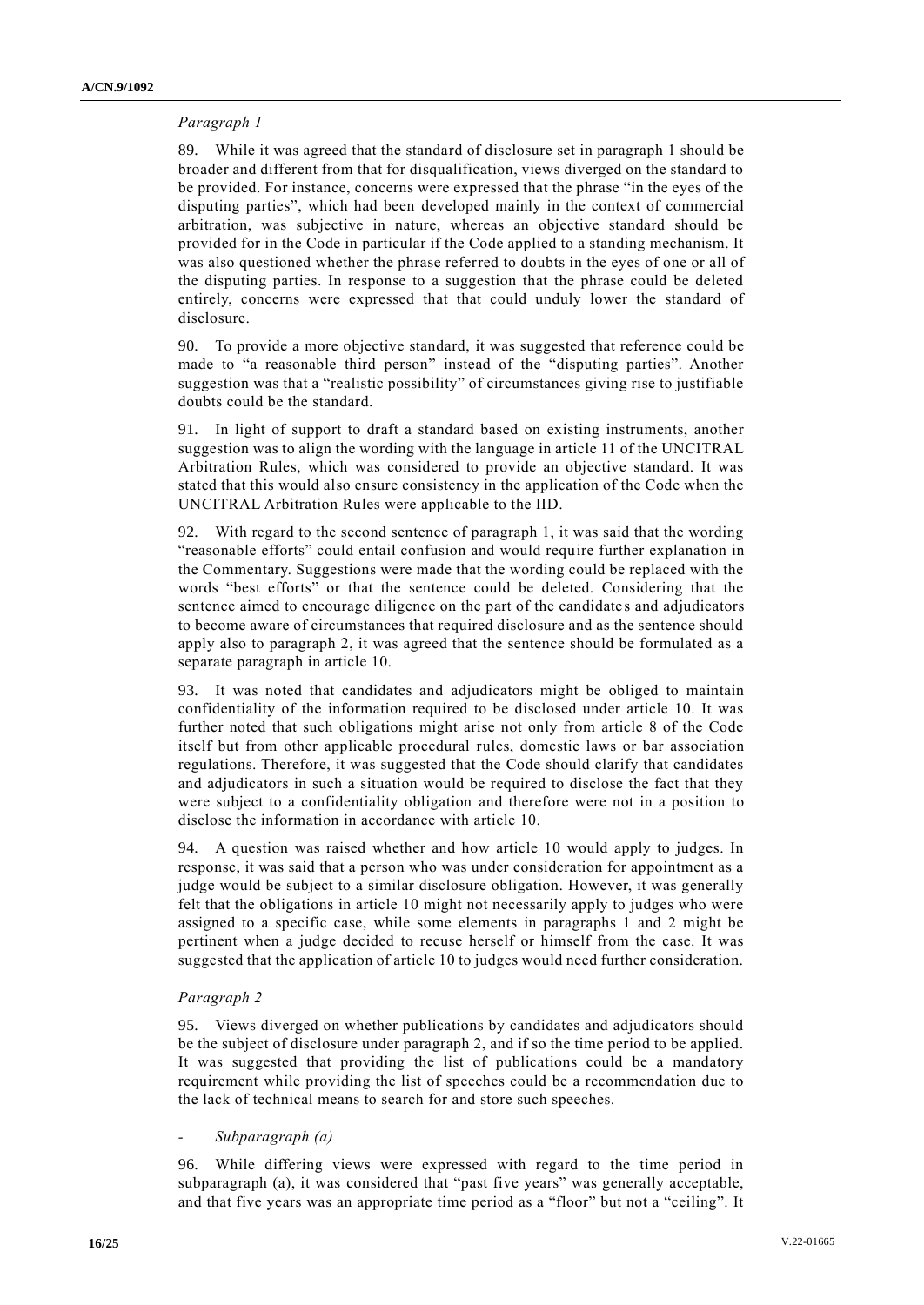was mentioned that that time period should not be understood to mean that relationships prior to the five years need not be disclosed, as candidates and adjudicators would need to make disclosures if such circumstances gave rise to justifiable doubts under paragraph 1. It was said that the same rule should apply in case the other subparagraphs included any time periods.

97. Suggestions were made that the Commentary should clarify the meaning of "business" and "professional" relationship in subparagraph (a) and illustrate some concrete examples. It was further suggested that subparagraph (a) should not be interpreted too broadly to result in requiring disclosure of situations which fell under the green list in the IBA Guidelines on Conflict of Interest in International Arbitration.

98. With regard to subparagraph (a)(i), a suggestion was made that the words "and any subsidiary, affiliate, parent entity, State agency or State-owned enterprise" should be replaced with the words "or related parties" and that the term should be defined elsewhere. Another suggestion was to delete reference to "State-owned enterprises" as their status differed depending on the jurisdictions. In response, it was said that while the status might differ, relationship with such State-owned enterprises merited disclosure.

99. Another suggestion was to delete the words "identified by the disputing parties" in subparagraph (a)(i) and the word "identified by a disputing party" in subparagraph (a)(iv). It was further suggested that the information identified by the disputing parties be supplemented with the disclosure of any information not identified by the disputing parties, but about which candidates and adjudicators knew or reasonably should have known. However, it was said that it would be quite difficult for candidates and adjudicators to be aware of such information without being alerted by the disputing parties and, therefore, those words should be retained. It was suggested that similar phrases should be used consistently in the different parts of the Code.

100. With regard to subparagraph  $(a)(iv)$ , suggestions were made to delete the term "funder" to broaden the scope of disclosure generally to third parties. Along the same lines, a suggestion was to delete the word "financial" or replace it with the phrase "any direct or indirect". Yet another proposal was that if a third-party funder were to be defined elsewhere, the words "with a financial interest in the outcome of the IID" might not be necessary.

#### *- Subparagraph (b)*

101. It was agreed that subparagraph (b) was generally acceptable.

*- Subparagraph (c)*

102. A suggestion was made to delete the subparagraph (c) entirely or the words "or Adjudicator" at the end, as the obligation therein was too burdensome and such information was publicly accessible. In support, it was mentioned that issue conflicts or repeat appointments were addressed through other articles of the Code. On the other hand, it was mentioned that disclosure in accordance with subparagraph  $2(c)$ could assist in limiting multiple roles and was broader than that provided for in subparagraph (a) and (b) and thus should be retained.

103. With regard to the words "all related proceedings", it was agreed that the phrase should be retained with the commentary elaborating on its meaning, possibly providing examples of such proceedings, such as contract-based proceedings, domestic proceedings to set aside or enforce an IID award, and challenge proceedings.

*- Subparagraph (d)*

104. With regard to subparagraph (d), support was expressed that candidates and adjudicators should be required to disclose their engagements in a non-international investment dispute. As to the drafting, it was agreed that reference should be made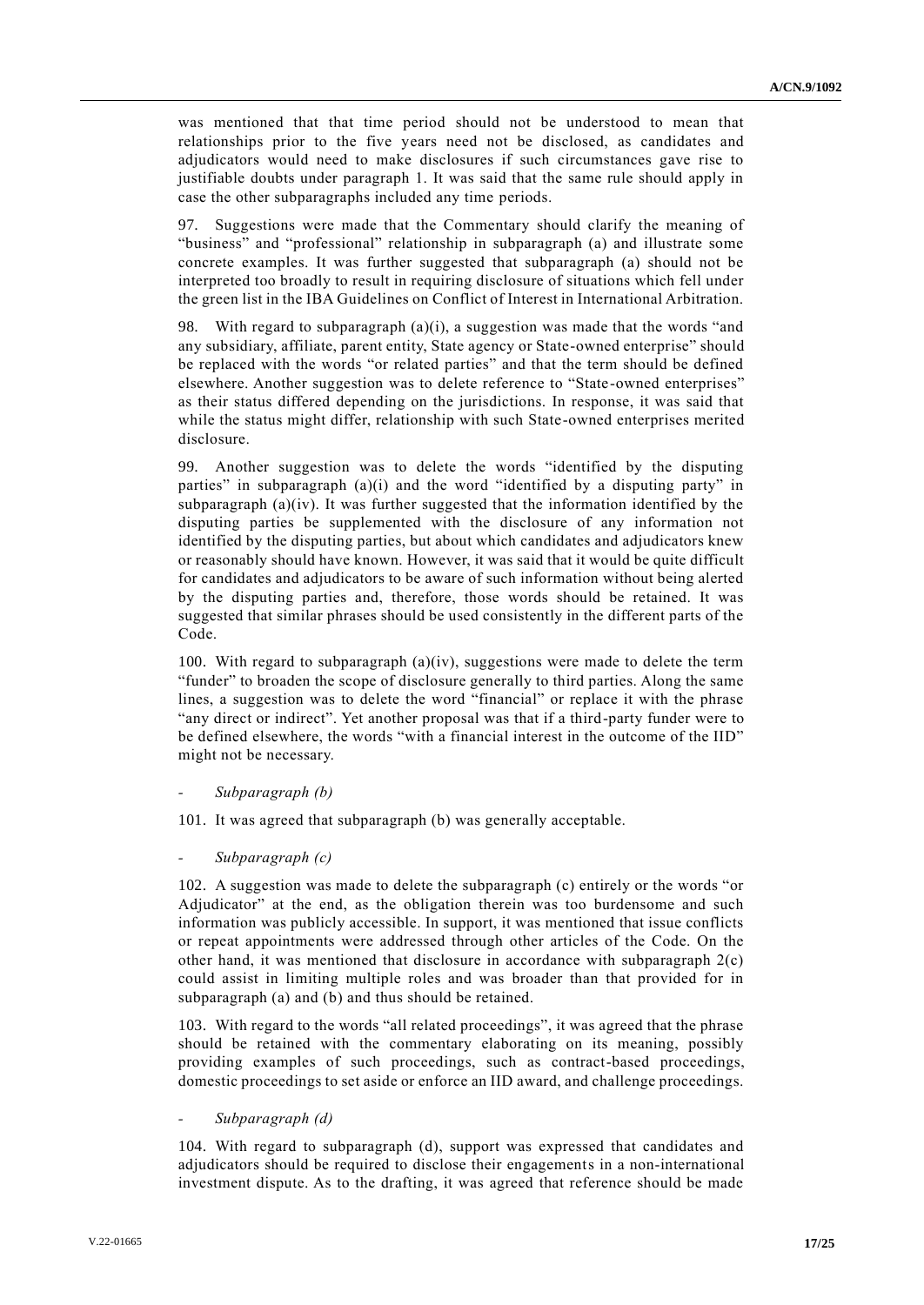to "IID or other proceedings" to avoid confusions arising from use of the term "non-IID".

#### *Revised version of paragraphs 1 and 2*

105. After discussion, the following revised version of article 10(1) and (2) was presented to the Working Group: *"1. Candidates and Adjudicators shall disclose any circumstances likely to give rise to justifiable doubts [, including in the eyes of the disputing parties,] as to their independence or impartiality. 2. Candidates and Adjudicators shall include the following information in their disclosures: (a) Any financial, business, professional, or personal relationship within the past five years with: (i) The disputing parties or related entities identified by a disputing party; (ii) The legal representatives of a disputing party in the IID; (iii) The other Adjudicators and expert witnesses in the IID; and (iv) [Any third-party identified by a disputing party as having a direct or indirect interest in the outcome of the IID, including third-party funders]; (b) Any financial or personal interest in: (i) The IID or its outcome; (ii) Any other IID proceeding involving the same measures; and (iii) Any other proceeding involving at least one of the same disputing parties or entities identified by a disputing party; (c) All IID and related proceedings in which the Candidate or Adjudicator has been involved in the past five years or is currently involved in as a legal representative, expert witness, or Adjudicator; and (d) Their appointments as legal representative, expert witness, or Adjudicator made by either disputing party or its legal representative in an IID or any other proceeding in the past five years. 2 bis. For the purposes of paragraphs 1 and 2, candidates and adjudicators shall make [reasonable][best] efforts to become aware of such circumstances, interests, and relationships."*

106. It was explained that proposed paragraph 1 used the long established and widely accepted UNCITRAL standard for disclosure. The language in square brackets was to clarify that, under this standard, the adjudicator would still have to consider disclosure obligations through the lens of the disputing parties. However, this was not meant to introduce a new requirement. It was further noted that the proposed wording in paragraph 2 reflected the suggestions made by the Working Group, while proposed paragraph 3 reflected the suggestion that the obligation to make best or reasonable efforts should apply with respect to all types of disclosures in both paragraphs 1 and 2. The Working Group agreed to undertake further consideration of article 10(1) and (2) on the basis of the revised version set out above.

### *Paragraph 3*

107. Paragraph 3 was found generally acceptable as it applied to arbitrators.

108. As a general comment, it was said that paragraphs 3, 4 and 6 would usually not apply as such to judges in a standing mechanism and would need to be adjusted (see para. 94 above), possibly requiring disclosure to be made to the President of the Tribunal or a similar administrative body and requiring a different form of disclosure as applicable. It was also said that setting a specific disclosure regime for judges was advisable as it would remedy existing flaws in current international practice. The Secretariat was instructed to prepare draft provisions that would reflect that proposal.

#### *Paragraph 4*

109. With regard to paragraph 4, it was agreed that imposing a continuing duty of disclosure was an important aspect that should be retained. Concerns were expressed that the current language of "newly discovered information" might lead to confusion and suggestions were made to replace it with "new information". On the other hand, it was pointed out that the current language meant that the situation might have already existed but was not known to the adjudicator. It was generally felt that the phrase could be revised to "new or newly discovered information".

110. It was suggested that the procedure or the format of how to make further disclosures in accordance with paragraph 4 should be set out either in the Code or in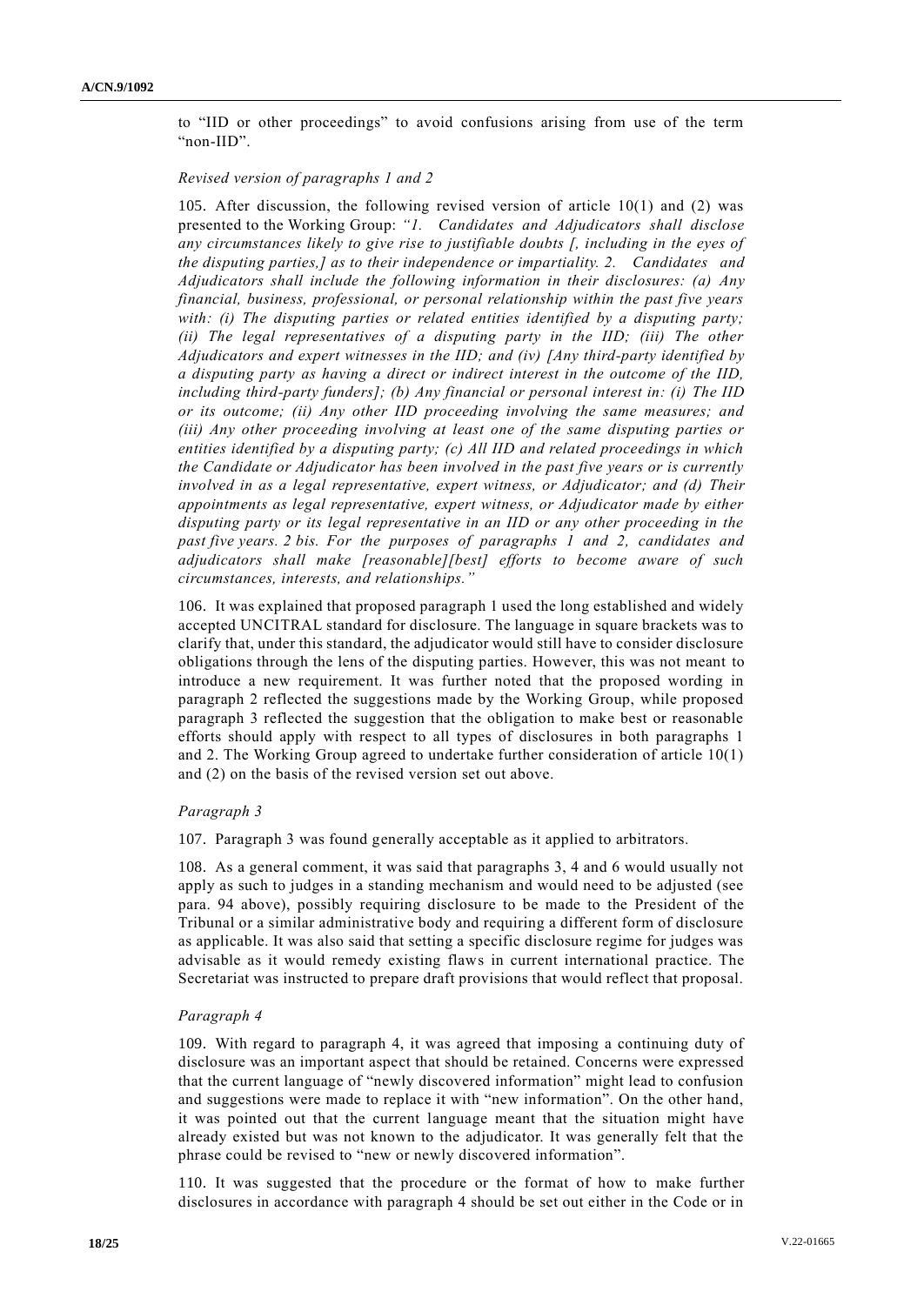the Commentary to provide guidance to the adjudicators. A drafting suggestion was made, along the following lines: "If, in the course of the proceeding, the arbitrator becomes aware of a circumstance that he or she is required to disclose under this Code, he or she in due course has to inform of this circumstance the parties, the arbitrators and other persons specified in Article 10(3) of the Code and prescribed by the applicable arbitral rules or the treaty by sending an electronic letter or in other suitable means used for communication in the course of arbitration pursuant to Article 10(3) of the Code."

#### *Paragraph 5*

111. It was noted that the second sentence of paragraph 5 would need to be revised to clarify that a failure to disclose, while not necessarily constituting a basis for challenge, could indeed constitute a breach of the obligations in article 10. A number of drafting suggestions were made in that respect.

112. For instance, proposals were made that the fact of disclosure or failure to disclose did not "necessarily by itself establish a breach of this Code"; "prejudge the lack of independence or impartiality, any bias or a conflict of interest"; "by itself form a basis for challenge"; "constitute the existence of a conflict of interest"; or "constitute a breach of the duty of independence and impartiality".

113. On the other hand, it was noted that none of the above proposals fully captured the distinction between the basis for challenge of adjudicators and the fact of the disclosure or failure to disclose. In that light, another suggestion was made to remove the second sentence from paragraph 5 and insert it in article 11, while other views suggested that issues of repeated non-disclosures could be further addressed in the context of article 11.

114. Against that backdrop, it was agreed that the second sentence should remain in article 10 as a separate paragraph that would read along the following lines: "The fac t of non-disclosure does not in itself establish a [lack of] [breach of the duty of] impartiality or independence". It was further agreed to explain in the Commentary that the very fact that a candidate failed to disclose an information should not necessarily be understood as a possible lack of independence or impartiality, and that such finding could only be informed by the content of the disclosed or omitted information.

#### *Paragraph 6*

115. With regard to paragraph 6, it was stated that it should be limited to waivers by the disputing parties following a disclosure and not provide for a general waiver by those parties. In support, it was noted that the Code provided for a system of specific exceptions in the respective provisions, which should be retained.

116. However, the view was expressed that paragraph 6 should not be included in the Code as it gave the impression that any potential non-compliance with the Code could be waived. Doubts were expressed whether a provision on a waiver was needed. It was also said that it would be possible for disputing parties to waive any conflict of interest even without paragraph 6. In response, it was noted that an express provision similar to paragraph 6 could prevent unnecessary complications in the proceedings.

117. Another view was that paragraph 6 could be moved to article 11 without the text in square brackets as it related more to the implementation of the Code.

118. It was said that, if retained in article 10, the paragraph should be revised along the following lines to narrow the scope of possible waiver: "Following disclosure or otherwise, the disputing parties may agree to waive any potential conflict of interest with respect to a particular disclosed or known interest, relationship or matter with the effect that no disputing party may at a later stage raise an objection based on the mere existence of that particular interest, relationship or matter."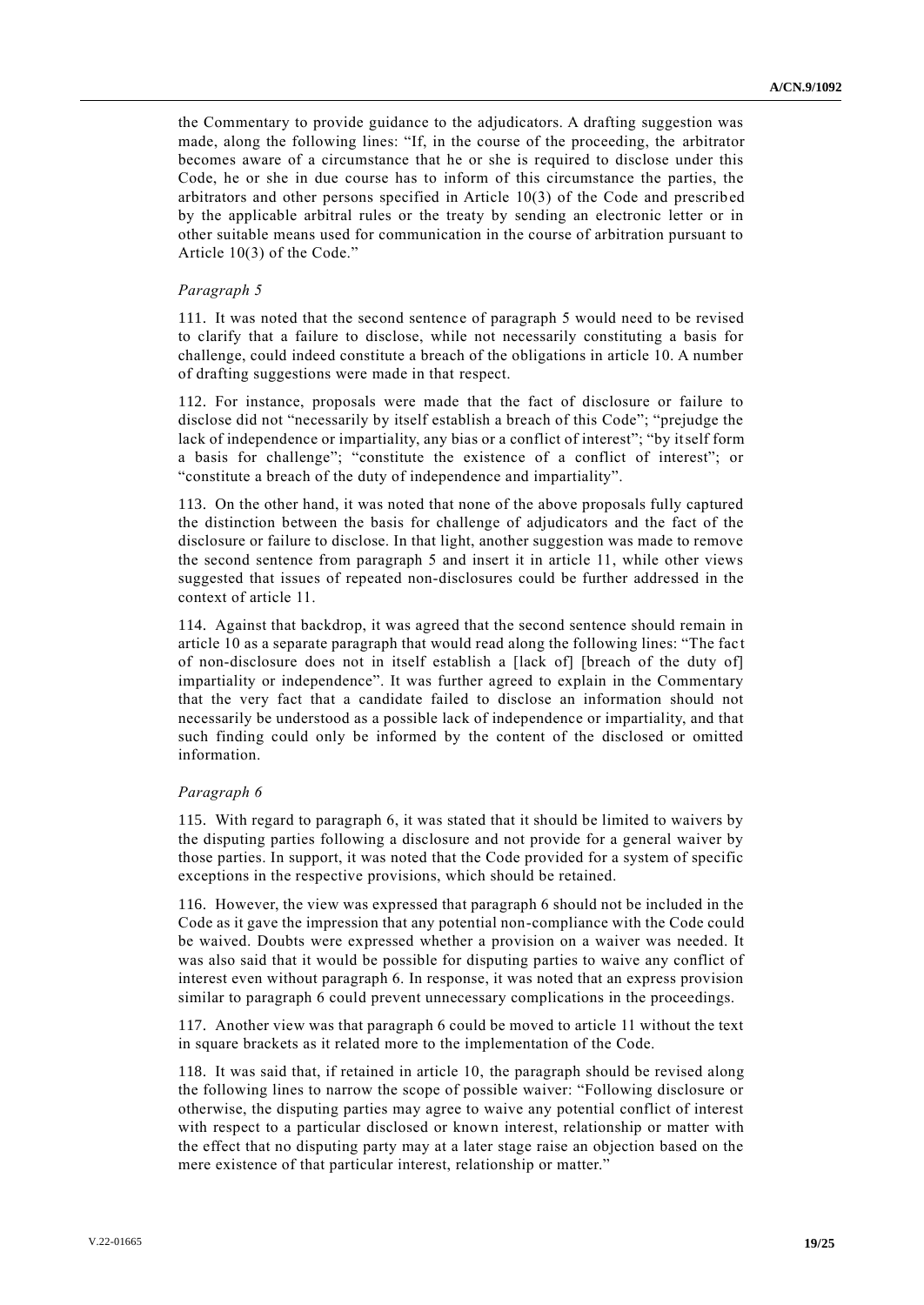119. After discussion, it was agreed that paragraph 6 should be revised and retained in article 10 for further consideration. It was further mentioned that the commentary should provide concrete examples, which would aid in the understanding of the possible operation of this paragraph.

### **3. Article 11 – Compliance with the Code of Conduct**

120. It was generally observed that the Code would be implemented through voluntary compliance by the candidates and adjudicators. Therefore, paragraph 1 was found to be generally acceptable.

121. In order to ensure proper application and use of the Code, a suggestion was made that arbitral institutions administering proceedings under the UNCITRAL Arbitration Rules and appointing authorities in exercising their functions under those Rules should be recommended to apply the Code in ascertaining the independence and impartiality of arbitrators. It was observed that UNCITRAL had previously adopted in 1982 and 2012, "Recommendations to assist arbitral institutions and other interested bodies with regard to arbitration under the UNCITRAL Arbitration Rules". Under these two guidance documents, arbitral institutions/appointing authorities were recommended to identify any code of ethics or other written principles which they would apply in ascertaining the independence and impartiality of arbitrators in the context of a decision on challenge of an arbitrator. This meant that the current texts of all versions of the UNCITRAL Arbitration Rules could already accommodate direct application of the Code for decisions on challenge. A suggestion was made that that fact could also be made clear in the Commentary. It was also suggested that, in proceedings under non-UNCITRAL rules, arbitral institutions and appointing authorities should also be recommended to apply the Code, or else consider the Code to the maximum extent possible, for deciding any challenges brought under such rules in reliance on the Code.

122. Another suggestion was that the Code should provide for an obligation that candidates would decline appointment and adjudicators would resign if they were not able to comply with the obligations in the Code. Yet another proposal was that such an obligation could be included in the declaration to be signed by candidates and adjudicators. It was said that that could ensure the Code being applied in any disqualification or removal procedure. On the other hand, a view was expressed that as the Code provided for a wide range of obligations, it might not be necessary to provide for a stringent rule linking the Code to a disqualification procedure.

123. With regard to paragraph 2, the Working Group considered how the Code would be implemented if non-compliance did not necessarily result in disqualification or removal under the applicable rules or underlying instruments. In that context, questions were raised regarding whether and how disputing parties would make allegations of such non-compliance, who would handle such allegations and how to ensure that allegations did not result in unnecessary harm to the reputation of the adjudicators. A number of suggestions were made.

124. As to whom allegations of a breach should be brought to, it was mentioned that in an ad hoc arbitration context, the appointing authority should have the power to consider such allegations, based on evidence submitted by the disputing parties, and hearing the views of the arbitrators. In that context, it was pointed out that an appointing authority might not necessarily have been agreed upon by the parties or involved in the appointment process, which would require the designation of an appointing authority to hear such allegations. It was also suggested that an allegation of a breach of the Code by a judge should be brought to the President of the standing mechanism.

125. With regard to possible sanctions, differing views were expressed. One was that reference to disqualification and removal was sufficient and that mentioning other types of sanctions could lead to fragmentation in implementing the Code. Yet another view was that disqualification and removal might not be the most appropriate type of sanctions to address non-compliance with the Code. Accordingly, it was suggested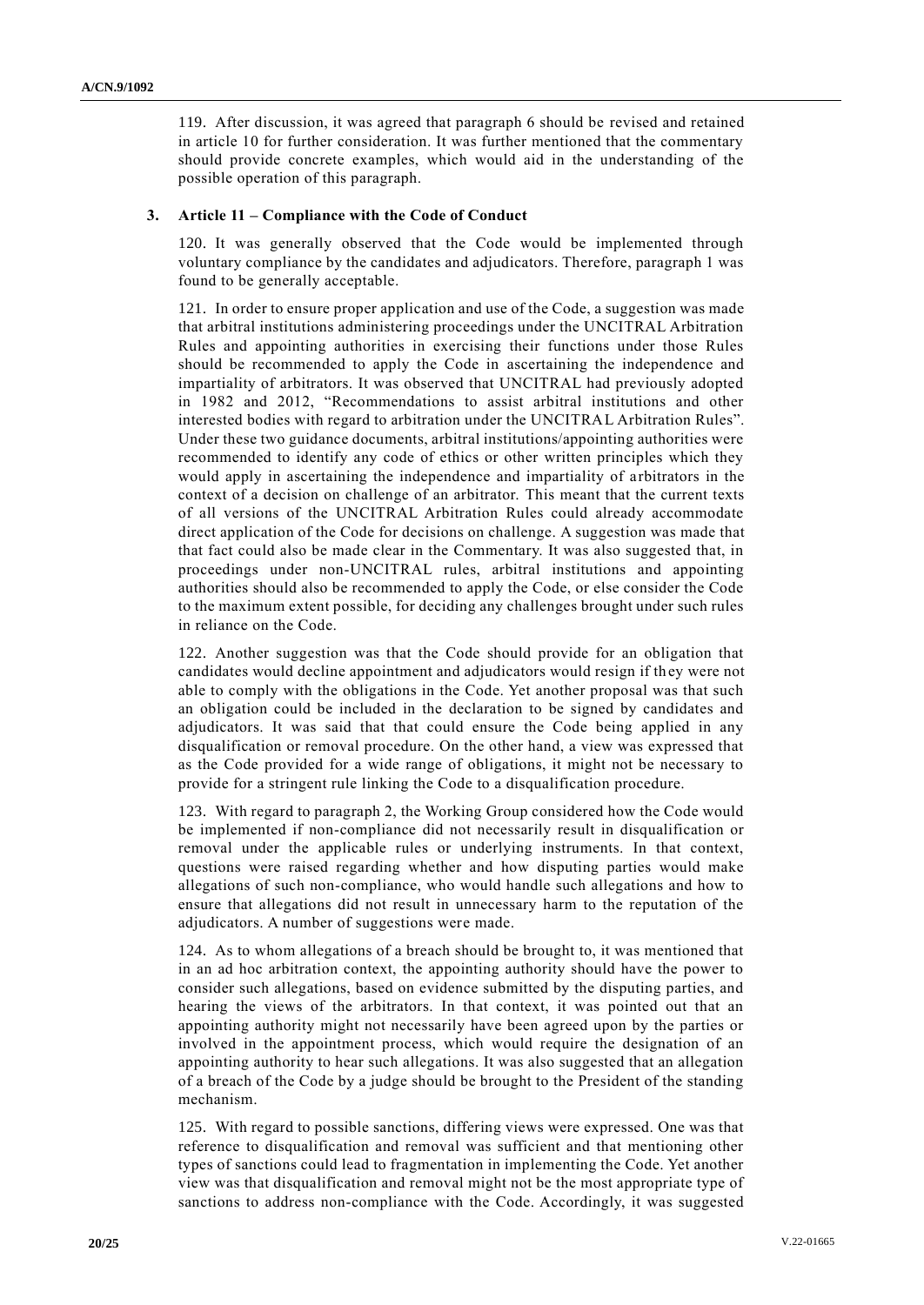that the words "or any other sanctions or remedy provided for in" be added after the words "removal procedures" in paragraph 2.

126. While a suggestion was made that other types of sanctions available in the institutional rules or underlying instruments could be listed in the commentary (for example, admonishment, publications of misconduct, communication of findings to bar associations or other relevant entities, and reduction of fees), it was questioned whether such sanctions could be imposed, for example, by the appointing authority, if not so provided for in the applicable rule or treaty.

## **B. Way forward**

127. At the end of its deliberations, the Working Group considered how to proceed with the preparation and finalization of the Code. According to the work plan considered at the resumed thirty-ninth session of the Working Group (in May 2021), it was expected that a draft of the Code would be presented to the fifty-fifth session of the Commission in 2022. While the Working Group was able to conduct a first reading of the Code, it was considered that the Working Group was not in a position to submit a ready draft to the Commission this year, which was mainly due to the limited conference time (reduced from 30 to 20 hours) in the current format of meetings. Although a request was made for the Secretariat to identify additional days for the Working Group to meet in a resumed session before the fifty-fifth session of the Commission, so that the Code could be further developed for submission to the Commission, it was explained that such a resumed session was not possible due to constraints on available UN meeting space.

128. Accordingly, it was generally felt that further deliberations on the Code would be necessary to submit a well-prepared draft for consideration by the Commission. It was also felt that the deliberations on the Code would be facilitated by an article -byarticle commentary, which would incorporate the comments and suggestions made by the delegations during this and previous sessions.

129. Accordingly, the Working Group requested that the Secretariat, in cooperation with the ICSID Secretariat, prepare a revised version of the Code and the accompanying commentary for the next session scheduled to take place from 5 to 16 September 2022 in Vienna, subject to confirmation by the Commission of those dates. It was agreed that the Working Group would aim to submit the Code and the commentary to the Commission for its consideration at the fifty-sixth session in 2023.

130. During the deliberation, it was stated that measures should be taken to enable in-person participation of delegates at the meetings of the Working Group and the Commission held at United Nation Headquarters in New York, including the timely issuance of visas for those participating from abroad.

# **V. Other business**

131. Appreciation was expressed for the contributions to the UNCITRAL trust fund made by the European Union, the French Government, the German Federal Ministry for Economic Cooperation and Development (BMZ), and the Swiss Agency for Development and Cooperation (SDC), aimed at allowing the participation of representatives of developing States in the deliberations of the Working Group as well as securing translations for informal sessions, so as to ensure that the process would remain inclusive.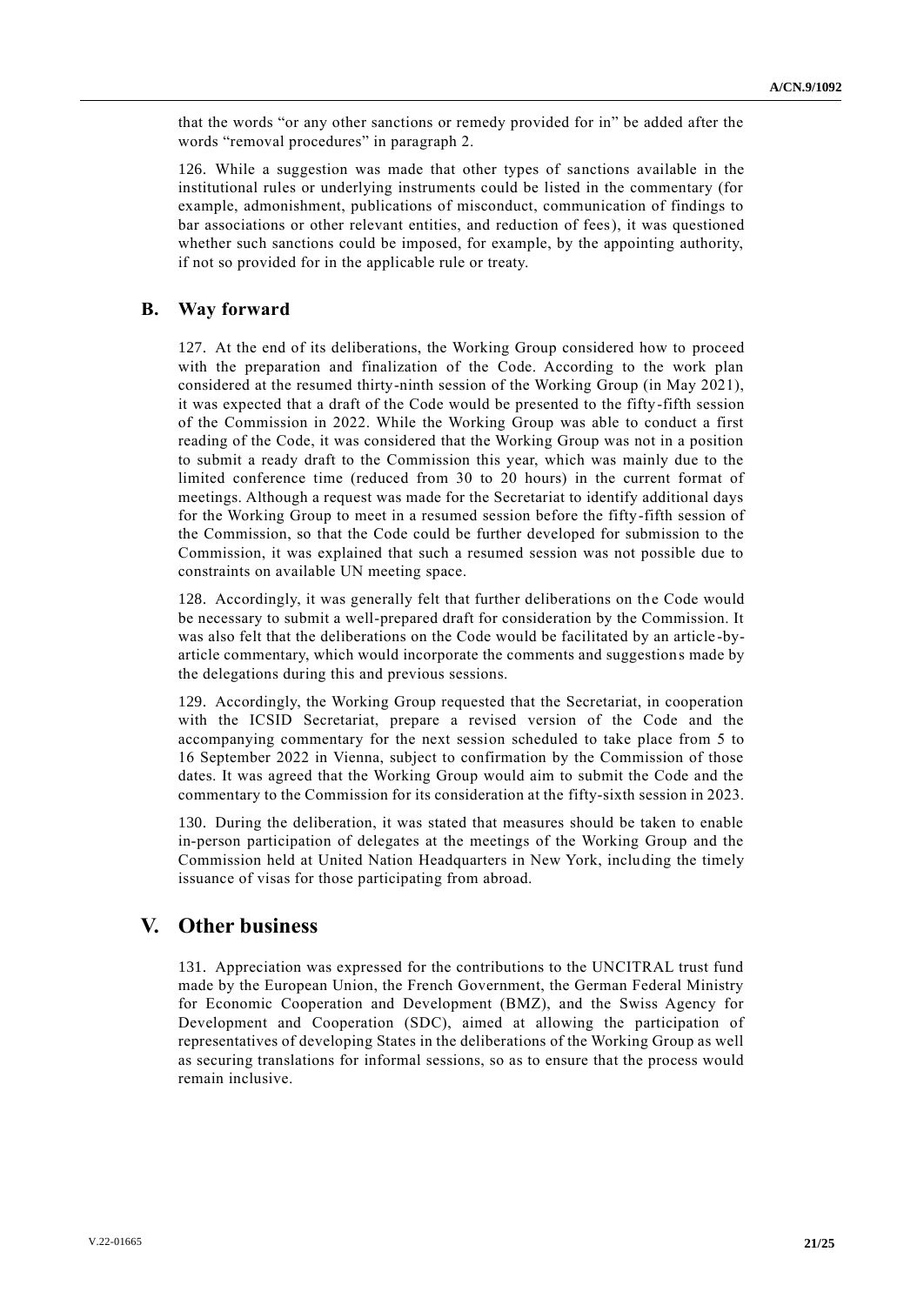## **Annex**

# **Revised version of the draft Code of Conduct (Articles 1 to 8)**

The following provides a revised version of articles 1 to 8 of the draft Code of Conduct based on the discussions of the Working Group at its forty-first session. The previous version of the draft is contained in document [A/CN.9/WG.III/WP.209.](http://undocs.org/A/CN.9/WG.III/WP.209)

## **Article 1 – Definitions**

For the purposes of this Code:

1. "International Investment Dispute" (IID) means a dispute between an investor and a State or a Regional Economic Integration Organization (REIO) [or any constituent subdivision or agency of a State or a REIO] submitted pursuant to: (i) a treaty providing for the protection of investments or investors; (ii) legislation governing foreign investments; or (iii) an investment contract;

2. "Adjudicator" means an Arbitrator or a Judge;

3. "Arbitrator" means a person who is a member of an arbitral tribunal, or a member of an ICSID ad hoc Committee, who is appointed to resolve an IID;

4. "Judge" means a person who is a member of a standing mechanism for IID settlement;

5. "Candidate" means a person who has been contacted regarding potential appointment as an Arbitrator, but who has not yet been appointed, or a person who is under consideration for appointment as a Judge, but who has not yet been confirmed in such role; and

6. "Assistant" means a person working under the direction and control of an Adjudicator to assist with case-specific tasks, as agreed with the disputing parties.

## **Article 2 – Application of the Code**

1. This Code applies to [Adjudicators or Candidates in] an IID and may be applied [to/in] any other dispute by agreement of the disputing parties.

2. If the instrument upon which the consent to adjudicate is based contains provisions on ethics or a code of conduct for Adjudicators or Candidates in an IID, this Code shall be construed as complementing such provisions or code. In the event of an inconsistency between an obligation of this Code and an obligation in the instrument upon which consent to adjudicate is based, the latter shall prevail to the extent of the inconsistency.

3. An Adjudicator shall take all reasonable steps to ensure that her or his Assistant is aware of and complies with this Code, including by requiring the Assistant to sign a declaration that they have read and will comply with the Code.

## **Article 3 – Independence and Impartiality**

1. Adjudicators shall be independent and impartial at the time of acceptance of appointment or confirmation and shall remain so until the conclusion of the IID proceedings or until the end of their term of office.

2. Paragraph 1 includes, in particular, the obligation not to:

(a) Be influenced by loyalty to a disputing party, a non-disputing party (including a non-disputing Treaty Party), or a legal representative of a disputing or non-disputing party;

(b) Take instruction from any organization, government, or individual regarding the matters addressed in the IID;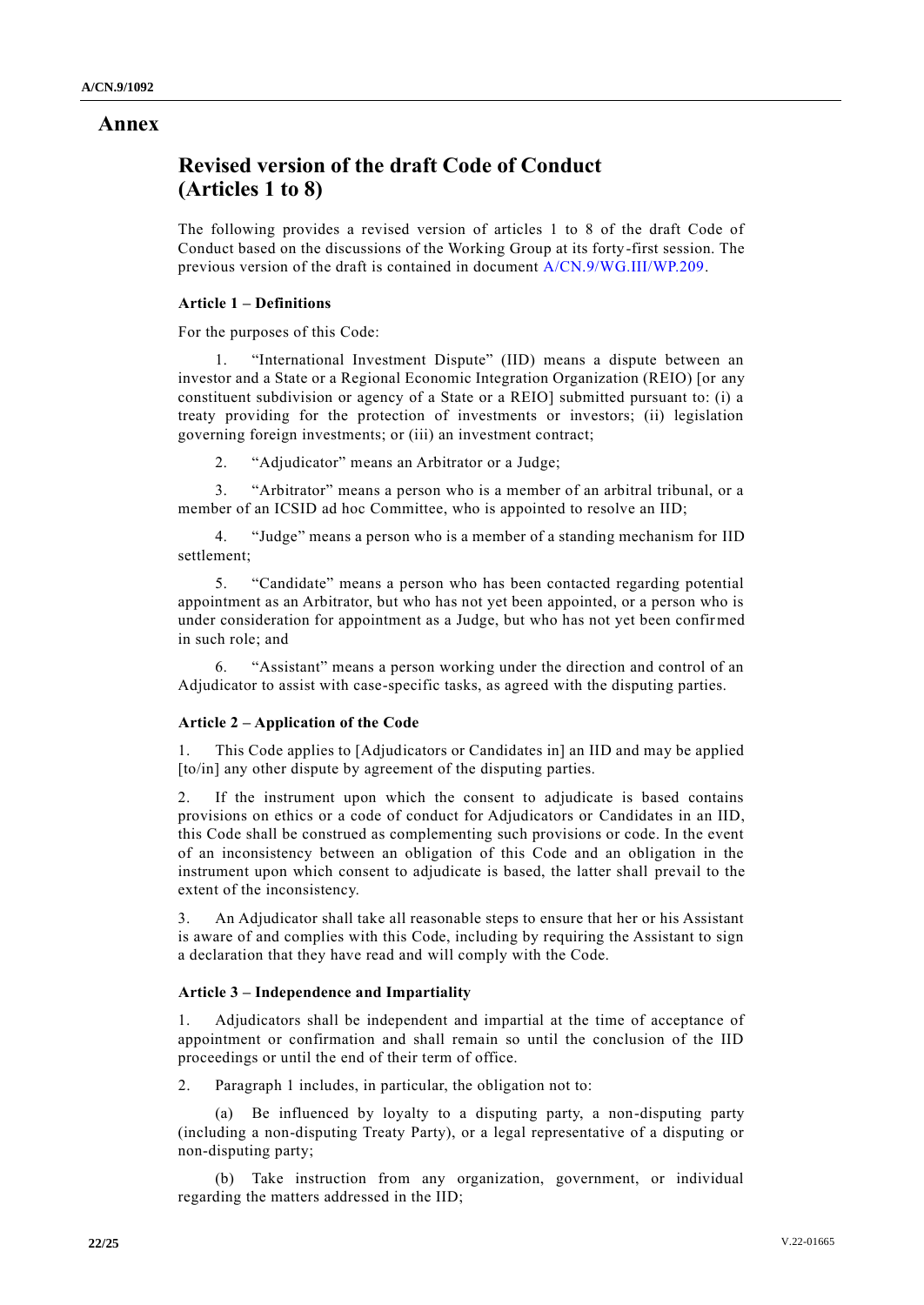(c) Allow any past or present financial, business, professional or personal relationship to influence their conduct or judgment;

(d) Use their position to advance any significant financial or personal interest they might have in one of the disputing parties, or the outcome of the case;

(e) Assume a duty or accept a benefit that could interfere with the performance of their duties; or

(f) Take any action that creates the appearance of a lack of independence or impartiality.

#### **Article 4 – Limit on multiple roles**

#### [*Paragraphs applicable to Arbitrators only*]

Unless the disputing parties agree otherwise, an Arbitrator in an IID proceeding shall not act concurrently [and within a period of three years following the conclusion of the IID proceeding,] as a legal representative or an expert witness in another IID proceeding [or any other proceeding] involving:

- (a) The same measures;
- (b) The same or related parties; or
- (c) The same provisions of the same treaty.

2. An Arbitrator in an IID proceeding shall not act concurrently [and within a period of three years following the conclusion of the IID proceeding] as a legal representative or an expert witness in another IID proceeding [or any other proceeding] involving legal issues which are substantially so similar that accepting such a role would create the appearance of a lack of independence or impartiality.

#### [*Paragraphs applicable to Judges only*]

3. Judges shall not exercise any political or administrative function. They shall not engage in any other occupation of a professional nature which is incompatible with their obligation of independence or impartiality or with the demands of a full-time office. In particular, they shall not act as a legal representative or expert witness in another IID proceeding.

4. Judges shall declare any other function or occupation to the [President] of the standing mechanism and any question on the application of paragraph 1 shall be settled by the decision of the standing mechanism.

5. Former Judges shall not become involved in any manner in an IID proceeding before the standing mechanism, which was pending, or which they had dealt with, before the end of their term of office.

6. As regards an IID proceeding initiated after their term of office, former judges shall not act as a legal representative of a disputing party or third party in any capacity in proceedings before the standing mechanism within a period of three years following the end of their term of office.

## **Article 5 – Duty of diligence**

[*Paragraph applicable to Arbitrators only*]

- 1. Arbitrators shall:
	- (a) Perform their duties diligently throughout the proceeding;
	- (b) Devote sufficient time to the IID;
	- (c) Render all decisions in a timely manner;
- (d) Refuse concurrent obligations that may impede their ability to perform their duties under the IID in a diligent manner; and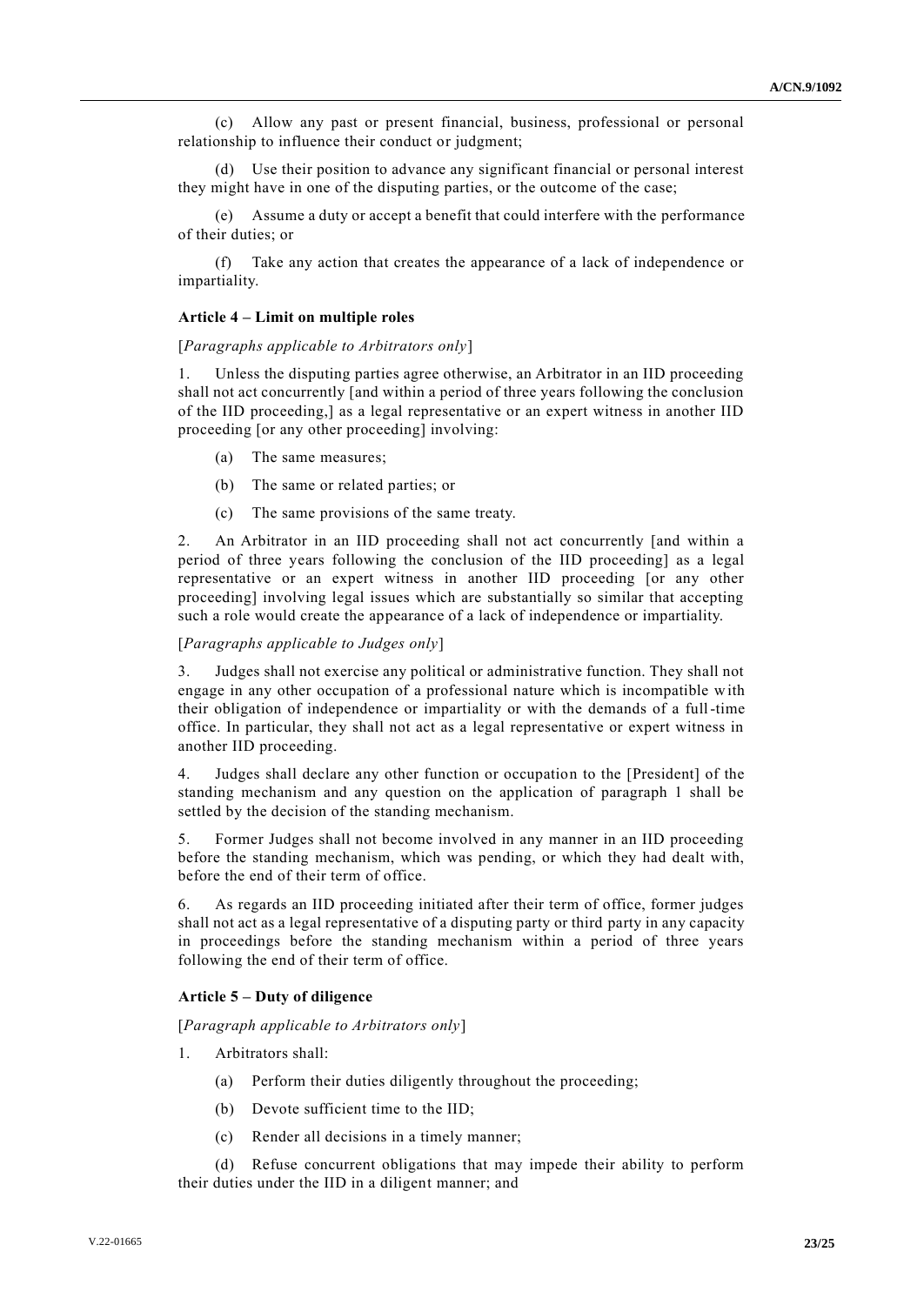(e) Not delegate their decision-making function.

[*Paragraph applicable to Judges only*]

Judges shall be available to perform the duties of their office diligently, consistent with their terms of office.

#### **Article 6 – Other duties**

1. Adjudicators shall:

(a) Conduct the proceedings in accordance with high standards of integrity, fairness and competence;

(b) Treat all participants in the proceeding with civility; and

(c) Make their best efforts to maintain and enhance the knowledge, skills and qualities necessary to perform their duties.

[*Paragraph applicable to Arbitrator candidates only*]

2. Candidates shall accept an appointment only if they have the necessary competence and skills, and are available to fulfil their duties.

[*Paragraph applicable to Judge candidates only*]

3. Candidates shall possess the necessary competence and skills to fulfil their duties in order to be appointed or confirmed as a Judge.

#### **Article 7 – Ex parte communication of a Candidate or an Adjudicator**

1. "Ex parte communication" means any oral or written communication between a Candidate or Adjudicator and a disputing party, its legal representative, affiliate, subsidiary or other related person, without the presence or knowledge of the opposing disputing party.

2. Other than as provided in paragraph 3, Candidates or Adjudicators shall not have any ex parte communication concerning the IID prior to the initiation of the IID proceeding and until the conclusion thereof.

3. It is not improper for Candidates or Adjudicators to have ex parte communications in the following circumstances:

(a) To determine the Candidate's expertise, experience, competence, skills, availability, and the existence of any potential conflicts of interest;

(b) To determine the expertise, experience, competence, skills, availability, and the existence of any potential conflicts of interest of a Candidate for presiding Adjudicator, if the disputing parties so agree;

(c) As otherwise permitted by the applicable rules or treaty or agreed by the disputing parties.

4. Ex parte communications provided in paragraph 3 shall not address any procedural or substantive issues related to the IID proceeding or those that the Candidate or Adjudicator could reasonably anticipate to arise in the IID proceeding.

#### **Article 8 – Confidentiality**

1. Candidates and Adjudicators shall not disclose or use any information [which is not publicly available,] concerning, or acquired in connection with, an IID proceeding, except for the purposes of that proceeding, as permitted under the applicable rules or treaty, or with the consent of the disputing parties.

Adjudicators shall not disclose the contents of deliberations or any view expressed during the deliberations.

[3. Unless a decision is publicly available, Adjudicators shall not comment on that decision in which they participated, prior to the conclusion of the IID proceeding.]